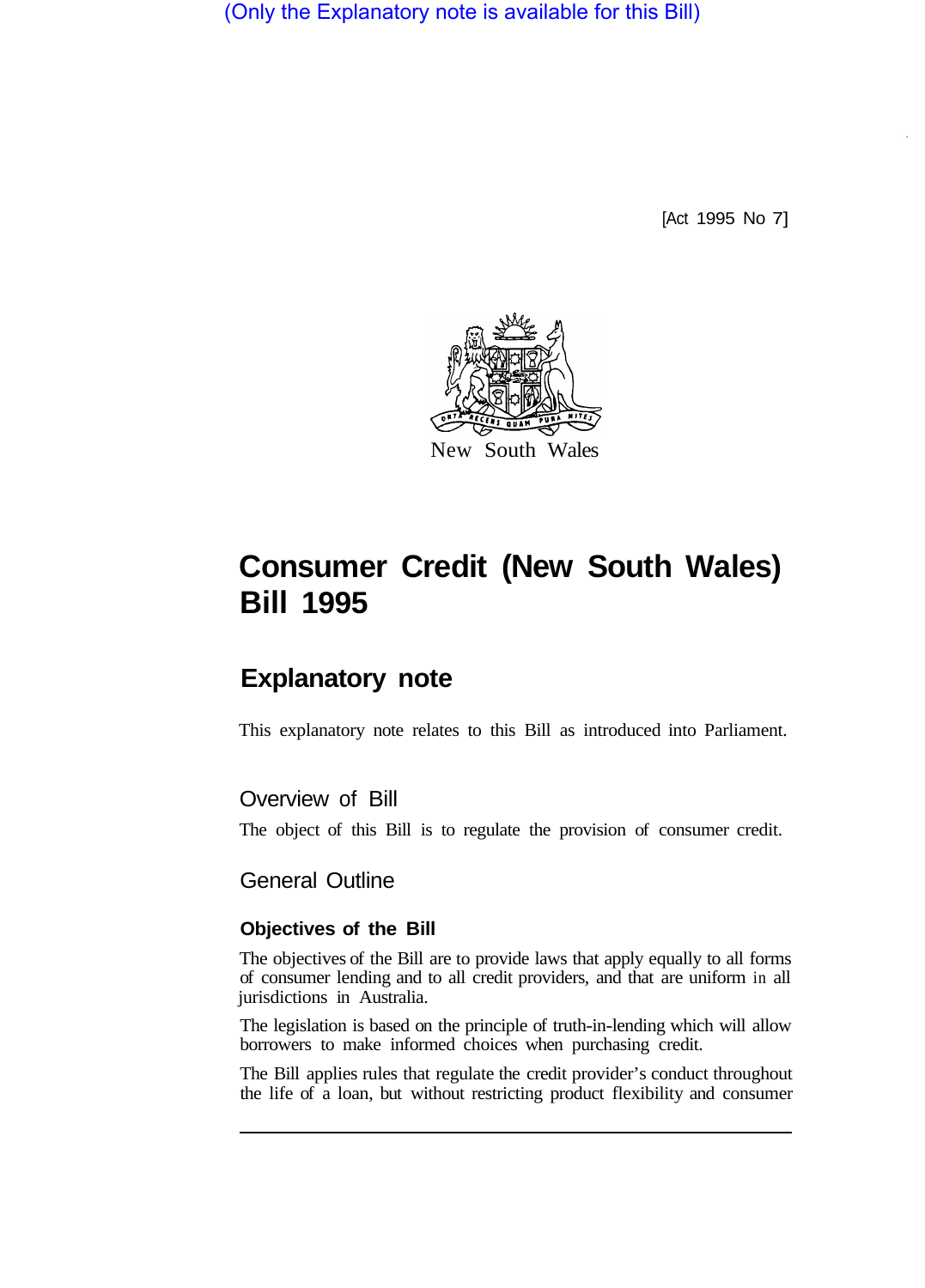Consumer Credit (New South Wales) Bill 1995 [Act 1995 No 7] Explanatory note

choice. The policy of the legislation is to rely generally on competitive forces to provide price restraint but to provide significant redress mechanisms for borrowers in the event that credit providers fail to comply with the legislation.

The Bill is designed to apply to a deregulated credit market and provide standards for the provision of credit that will not be overtaken by changes in the financial marketplace.

## **Reasons for the Bill**

Current consumer credit legislation is outdated and overly prescriptive. It applies only to a small percentage of the consumer credit market. It regulates the form of credit contracts and has a monetary ceiling of \$40,000. Credit unions and building societies are not covered by the legislation. The laws were made for a regulated credit market where a limited number of products were available. They are no longer appropriate for a deregulated finance industry and a regulatory environment that favours minimum intervention in the market.

## **The Legislative Scheme**

The Bill forms part of a legislative scheme that involves the enactment of legislation by the States and Territories. The scheme is based on the *Uniform Credit Laws Agreement 1993* of the States and Territories.

The uniform scheme relies on the enactment by Queensland of a uniform *Consumer Credit Code.* The Code is enacted and applied as the law of Queensland by the *Consumer Credit (Queensland) Bill 1994* enacted by the Queensland Parliament on 2 September 1994. Under the Agreement, the other States and Territories may either apply the Code (as in force from time to time) as the law of the State or Territory or enact a law that is consistent with the Code. Under the Agreement, the approval of a Ministerial Council of the States and Territories will be required to any changes to the Code by the Queensland Parliament. In this State, the Code (as in force from time to time) is to be applied as a law of the State.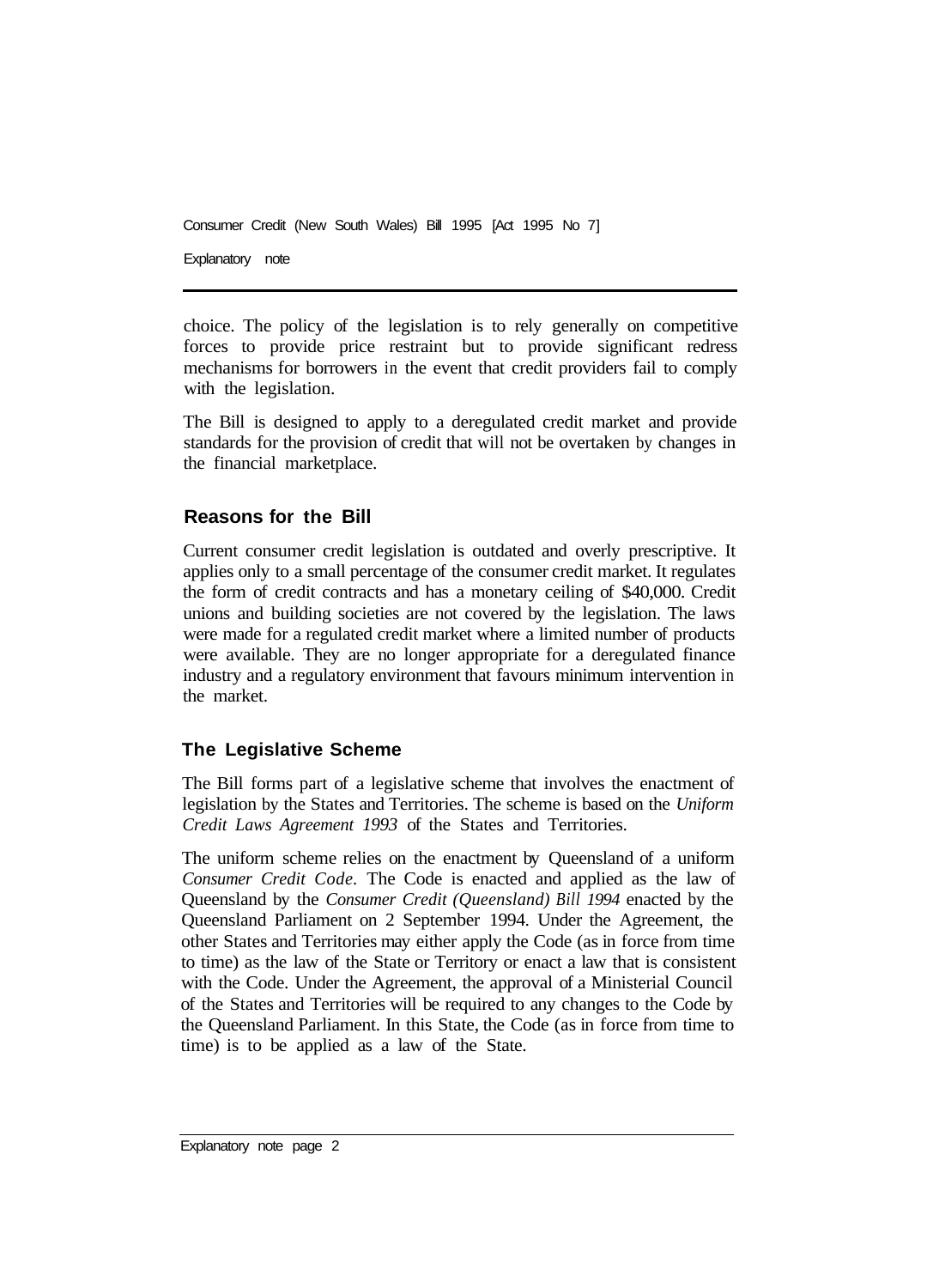Explanatory note

## Outline of provisions

#### **Provisions of this Bill—Application of Consumer Credit Code as law of New South Wales**

#### **Part 1 Preliminary**

**Clause 1** sets out the name (also called the short title) of the proposed Act.

**Clause 2** provides for the commencement of the proposed Act by proclamation.

**Clause 3** defines expressions used in the proposed Act.

**Clause 4** makes it clear that explanatory notes in the text (eg the note setting out the initial text of the Code) do not form part of the proposed Act.

#### **Part 2 Consumer Credit (New South Wales) Code and Regulations**

**Clause 5** provides that the *Consumer Credit Code* set out in the Appendix to the Queensland Act (as in force for the time being) applies as a law of New South Wales and may, as a law of New South Wales, be referred to as the *Consumer Credit (New South Wales) Code.* 

**Clause 6** provides that the regulations made by the Queensland Governor-in-Council under Part 4 of the Queensland Act apply as regulations for the purposes of the Code and may be referred to as the *Consumer Credit (New South Wales) Regulations.* Those regulations will be the uniform regulations for the purposes of the Code.

**Clause 7** defines some general expressions used in the Code for the purposes of its application as a law of New South Wales.

## **Part 3 Conferral of judicial and administrative functions**

**Clause 8** provides that the judicial functions under the New South Wales Code are to be exercised in New South Wales by the Commercial Tribunal and, in some cases, also by the ordinary courts.

**Clause 9** specifies the Commissioner for Consumer Affairs as the officer having the functions of the Government Consumer Agency under the New South Wales Code.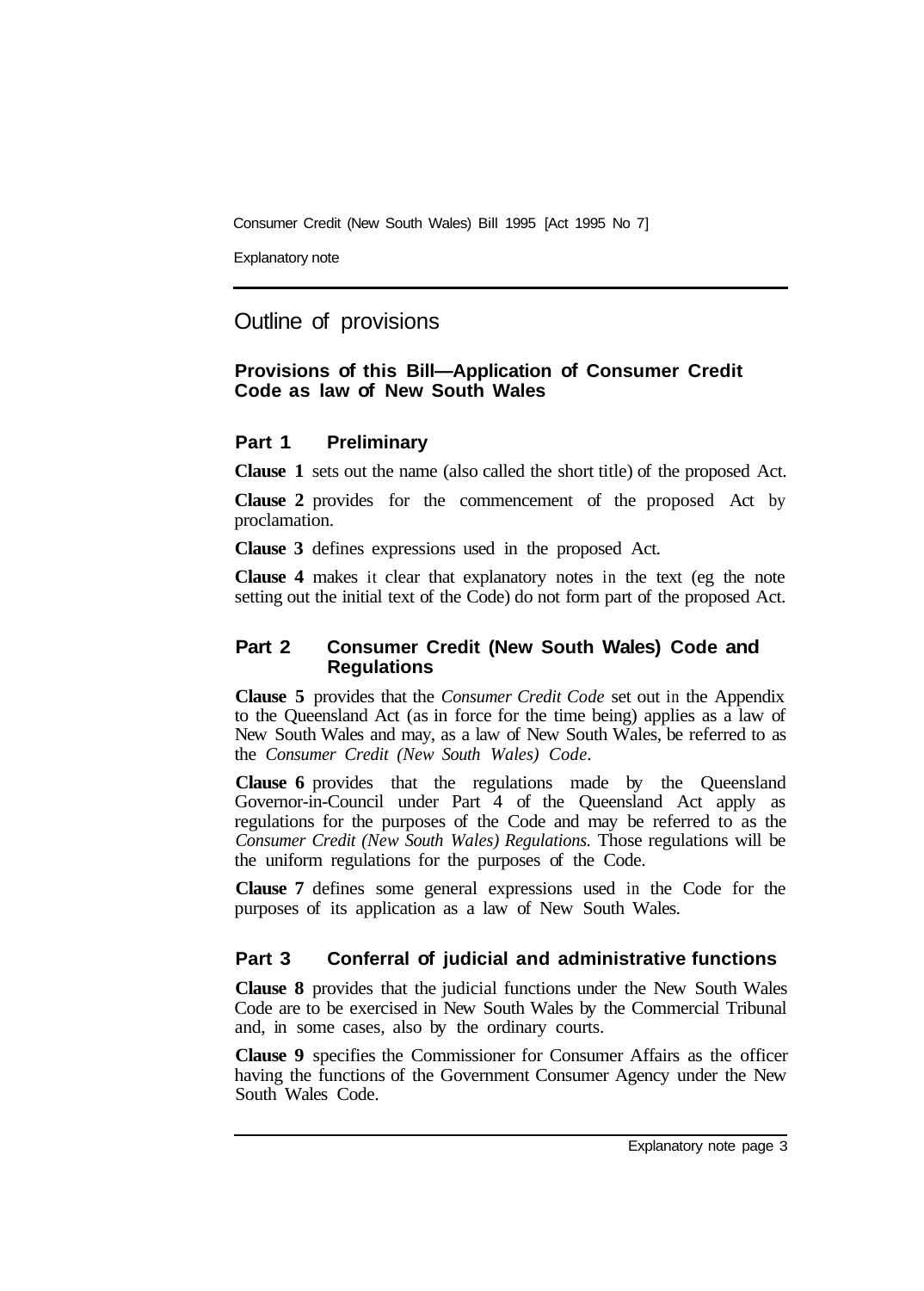Explanatory note

#### **Part 4 Miscellaneous**

**Clause 10** specifies the financial counselling trust fund established under the *Credit Act 1984* as the fund into which civil penalties payable by credit providers under the Code are to be paid. Civil penalties under the *Credit Act 1984* are at present paid into that fund.

**Clause 11** is a special provision that will allow New South Wales to prescribe by regulation a maximum annual percentage rate for consumer credit contracts made in New South Wales. The *Uniform Credit Laws Agreement* acknowledges that a State or Territory may wish to enact such a special provision.

**Clause 12** provides for a Local Court to deal with summary offences against the Code.

**Clause 13** declares that the proposed Act binds the Crown.

**Clause 14** authorises the making of special savings and transitional regulations for New South Wales.

**Clause 15** is the general regulation-making power.

**Clause 16** is a formal provision that gives effect to Schedule **1.** 

**Clause 17** requires the Minister to review the proposed Act after 5 years.

**Schedule 1** contains consequential amendments to the *Credit Act 1984* and other Acts. Generally speaking, the *Credit Act 1984* will cease to apply to continuing credit contracts, but will continue to apply to other credit contracts made before the commencement of the Code.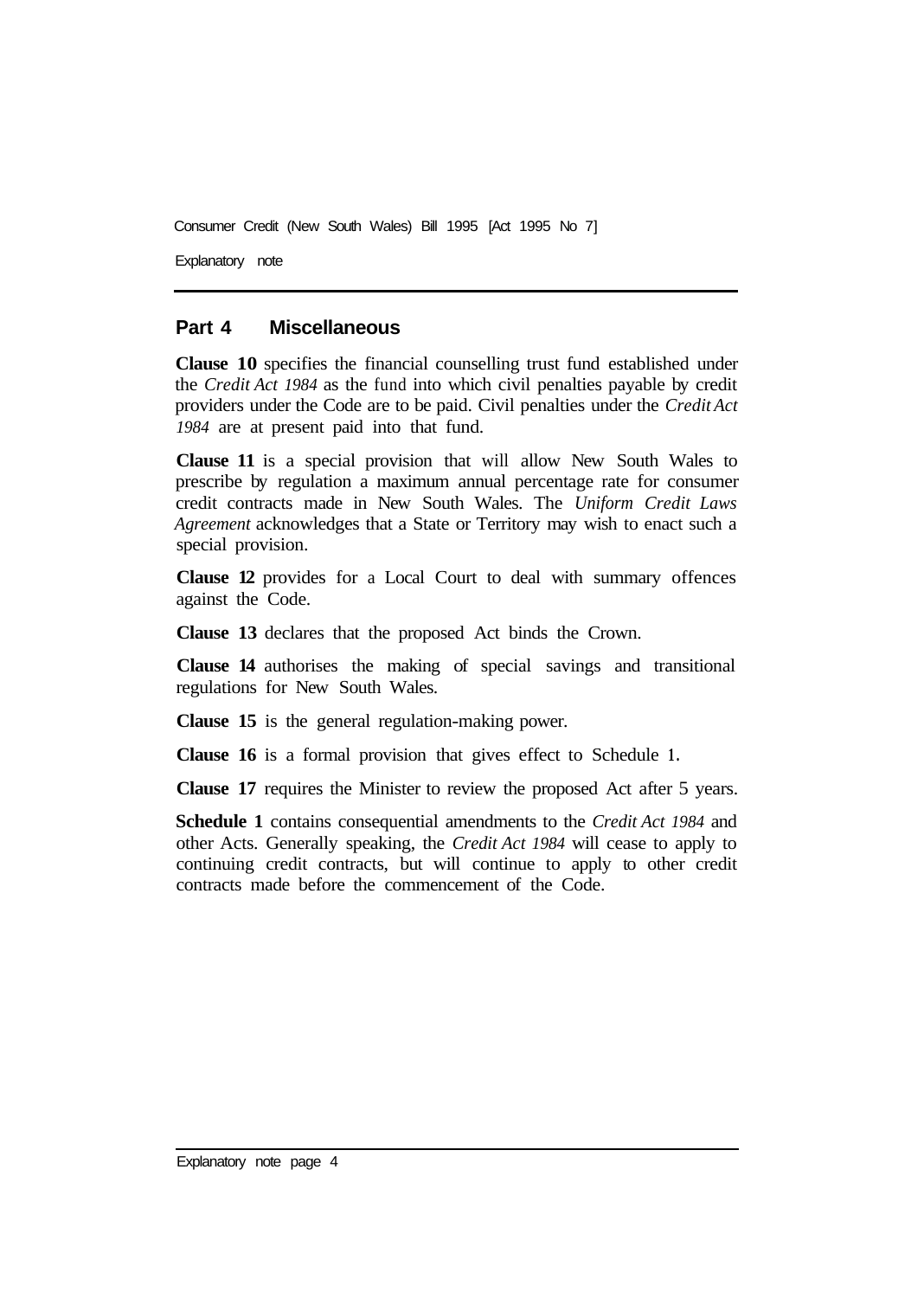Explanatory note

#### **Notes on Consumer Credit Code**

The Appendix to the Queensland Act sets out the current provisions of the Consumer Credit Code which is to be part of the law of New South Wales. The Code is applied as a law of Queensland by the Queensland Act and will be applied as the law in force in other participating States or Territories or a law that is consistent with the Code will be enacted in other participating States or Territories.

The current provisions of the Code are as follows:

## **The Consumer Credit Code**

#### **Part 1 Preliminary**

**Clause 1** sets out the short title of the Code.

**Clause 2** states that the Code is to commence in accordance with the proclamation under the Queensland Act.

**Clause 3** states that Schedule 1 contains the principal definitions of words and expressions used in the Code and that Schedule 2 contains other miscellaneous provisions relating to the interpretation of the Code.

**Clause 4** defines "credit" as the deferral of the payment of debt or the incurring of deferred debt and defines the "amount of credit" as the amount of debt actually deferred.

**Clause 5** defines "credit contract" as a contract under which credit to which the Code applies is or may be provided.

**Clause 6** sets out the circumstances in which the Code will apply to the provision of credit (and to credit contracts and related matters). The debtor must be a natural person ordinarily resident in the jurisdiction or a strata corporation formed in the jurisdiction, the credit must be provided wholly or predominantly for personal, domestic or household purposes, a charge must be made for the credit and the credit provider must provide credit as part of a business.

**Clause 7** sets out kinds of credit to which the Code will not apply. These include short term credit, credit without prior agreement, credit provided under bill facilities, credit provided by pawnbrokers and certain employee loans, as well as certain other specified kinds of credit.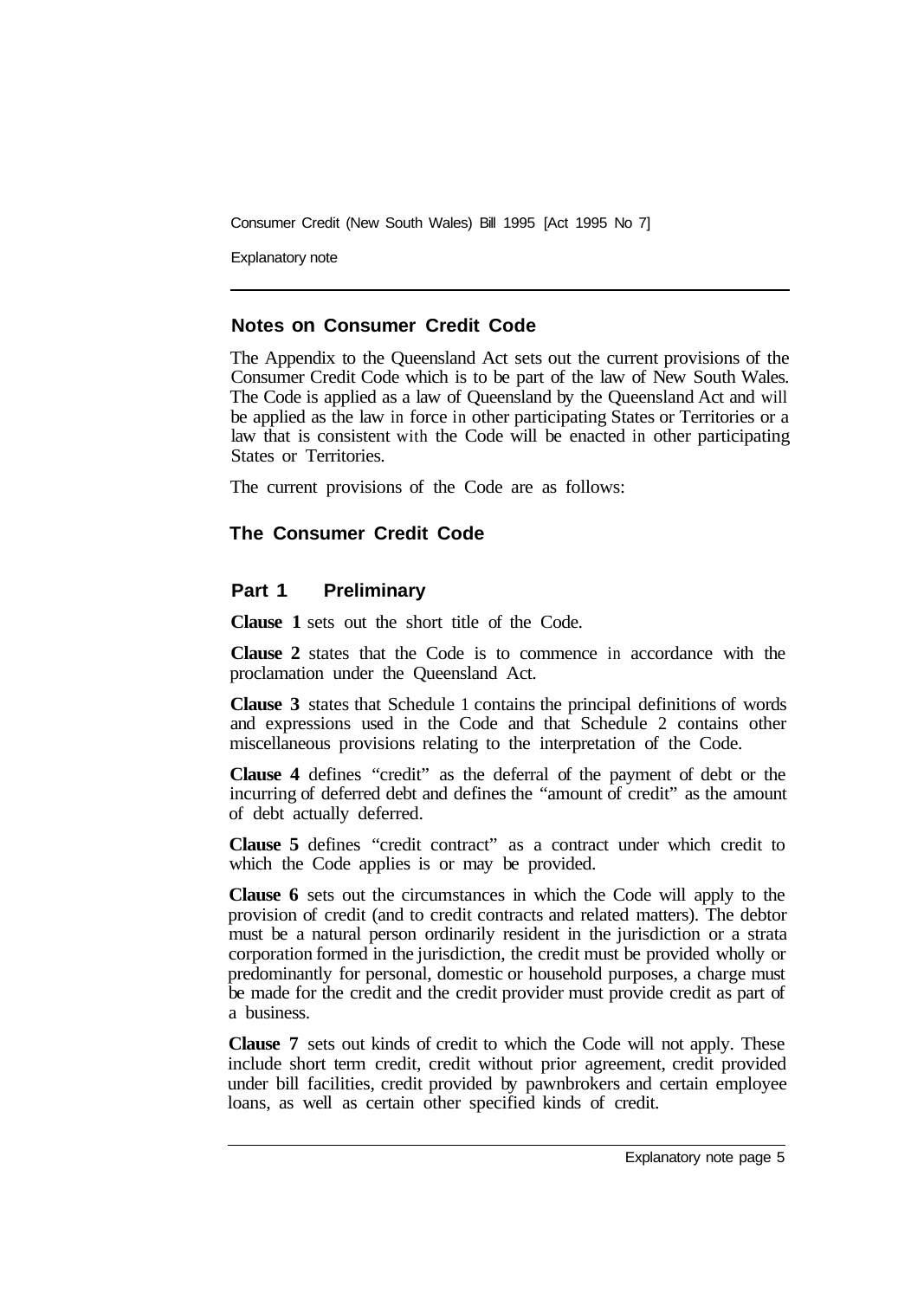Explanatory note

**Clause 8** applies the Code to mortgages given by natural persons or strata corporations which secure obligations under a credit contract or related guarantee, but only to the extent that they do so.

**Clause 9** applies the Code to guarantees given by natural persons or strata corporations which guarantee obligations under a credit contract, but only to the extent that they do so.

**Clause 10** provides for the application of the Code to a contract for the hire of goods under which a hirer has a right or obligation to purchase the goods and where the hiring charge and other amounts payable under the contract are more than the cash price of the goods. In this case, the Code assumes a sale of the goods and the provision of credit.

**Clause 11** sets out presumptions relating to the application of the Code to credit contracts, mortgages and guarantees. In particular, it will enable conclusive declarations to be made that credit is not provided for personal, domestic or household purposes.

## **Part 2 Credit contracts**

#### **Division 1 Negotiating and making credit contracts**

**Clause 12** requires a credit contract to be in writing signed or otherwise adopted by the parties to the contract.

**Clause 13** enables the regulations to authorise other methods of making a credit contract.

**Clause 14** requires the credit provider to make pre-contractual disclosures to the proposed debtor. The disclosures are to comprise the matters that are required to be included in the contract document by clause 15 and an information statement of the debtor's statutory rights and obligations. The disclosures may include the comparison rate.

**Clause 15**  sets out the matters that must be included in a credit contract document.

**Clause 16**  deals with the form and expression of contract documents.

**Clause 17**  provides that any alteration to a contract document after it is signed by the debtor must be signed or initialled by the debtor.

**Clause 18** provides for a copy of the contract document to be provided to the debtor.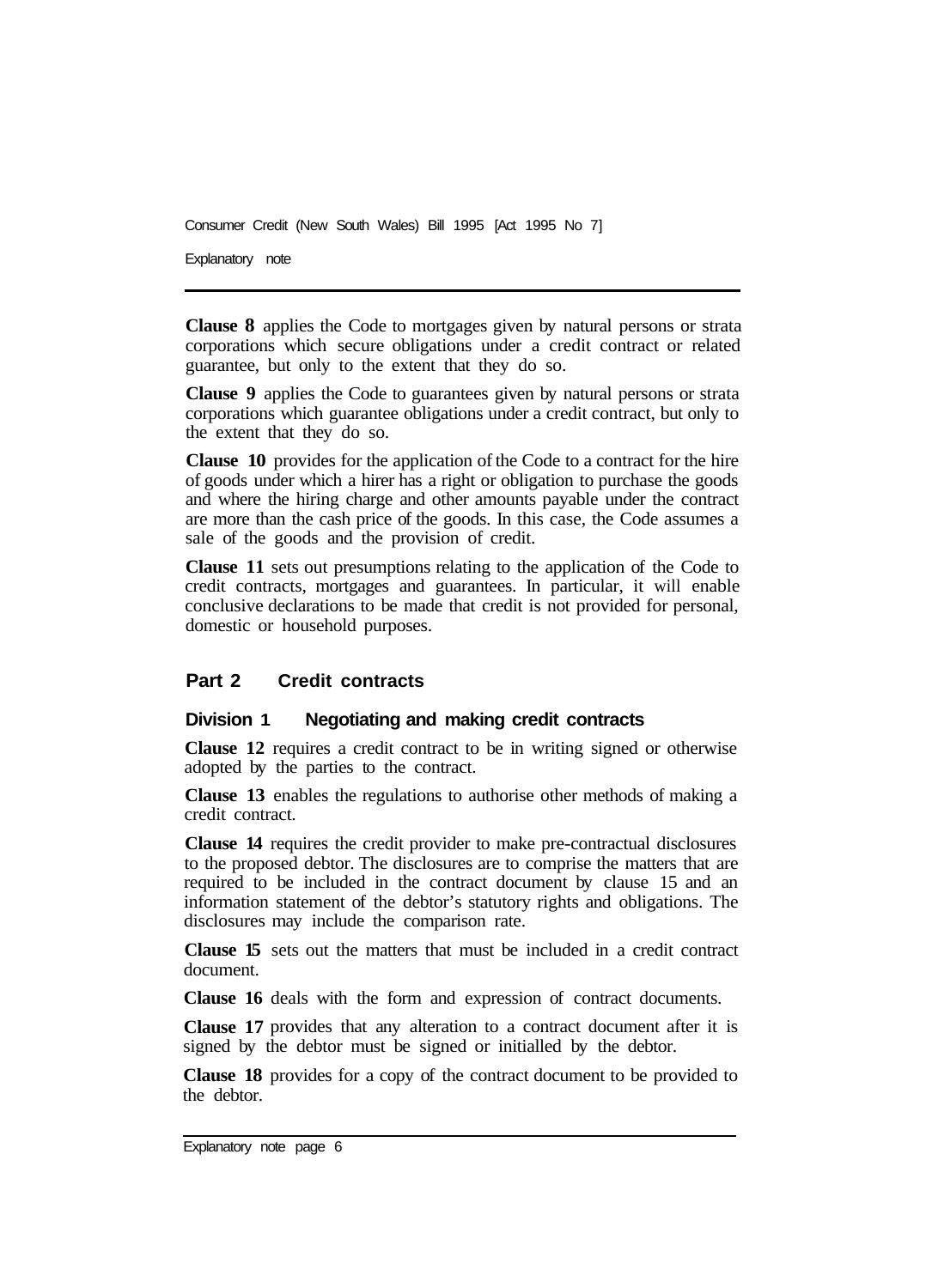Explanatory note

**Clause 19** enables the debtor to terminate a credit contract before credit is provided.

**Clause 20** makes it an offence to contravene the requirements of the Division (maximum penalty \$10,000).

#### **Division 2 Debtor's monetary obligations**

**Clause 21** prohibits the imposition of monetary liabilities on the debtor that are not consistent with the Code and the imposition of charges not authorised by the contract.

**Clause 22** makes it an offence for a credit provider to impose such a prohibited monetary liability or to accept or demand money in respect of such a prohibited monetary liability (maximum penalty \$10,000).

**Clause 23** requires the credit provider to make a loan in full in cash or money's worth without deducting interest. The regulations may authorise such a deduction of interest in the case of the first payment of interest charges.

**Clause 24** deals with the acceptance of early payments and the crediting of payments under the contract.

#### **Division 3 Interest charges**

**Clause 25** defines relevant expressions used in the Division.

**Clause 26** limits the amount of interest charges under a contract to the amount derived by applying the daily percentage rate to unpaid daily balances.

Clause 27 prohibits a credit provider from requiring payment of (or debiting) interest in advance.

**Clause 28** prohibits a higher rate of interest on default except when the debtor is in default in payment, in respect of the amount in default and while the default continues.

#### **Division 4 Fees and charges**

**Clause 29** enables the regulations to prohibit particular credit fees or charges.

**Clause 30** deals with fees or charges passed on to other parties.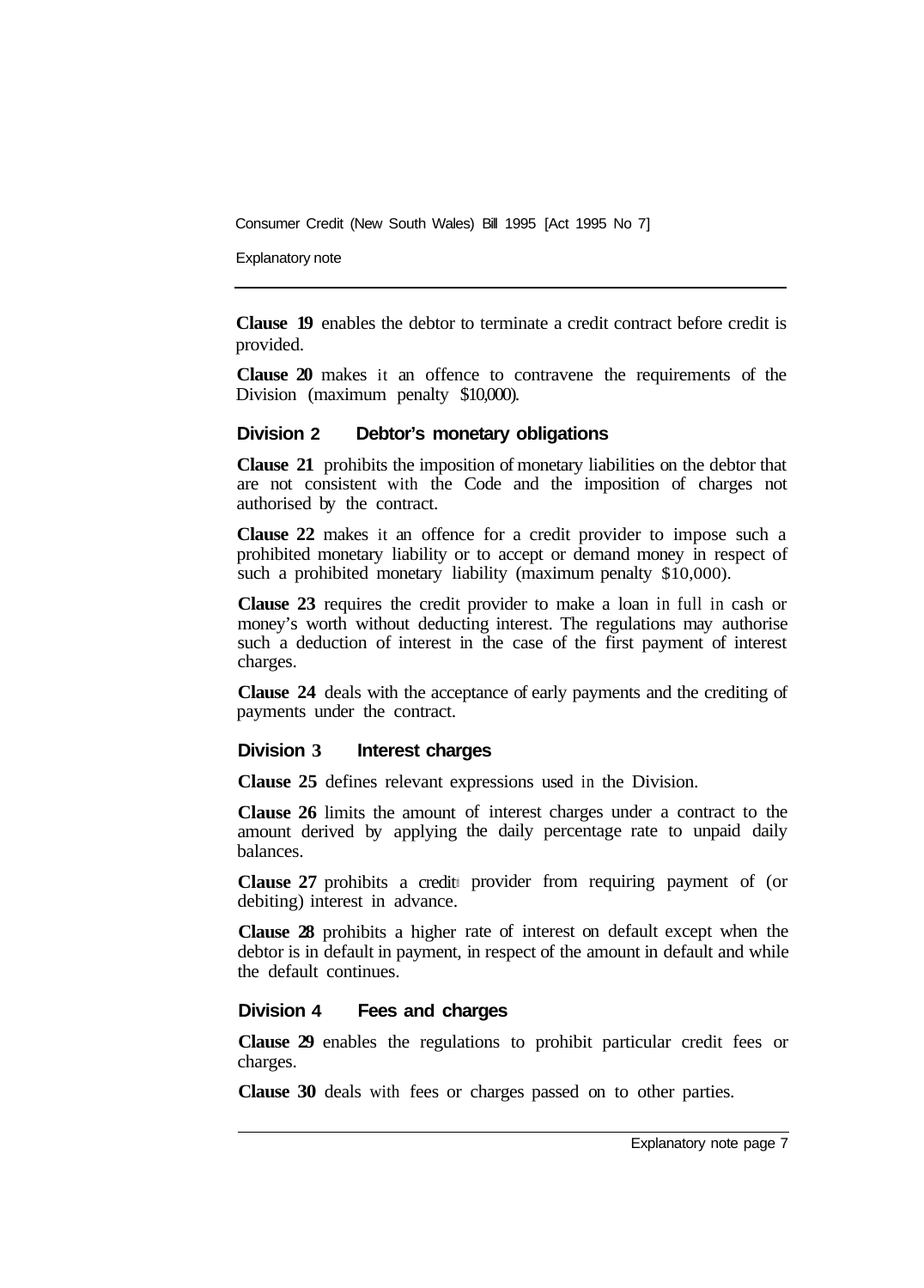Explanatory note

#### **Division 5 Credit provider's obligation to account**

**Clause 31** requires the credit provider to provide the debtor with statements of account and specifies the frequency at which they are to be provided.

**Clause 32** specifies the information to be contained in a statement of account.

**Clause 33** provides that the opening balance of a statement of account must not exceed the closing balance of the previous statement.

**Clause 34** deals with the provision by the credit provider to a debtor or guarantor on request of statements of amounts owing and certain other matters.

**Clause 35** enables the Court to order the credit provider to provide a statement required under the Division.

**Clause 36** deals with disputed accounts.

#### **Division 6 Certain transactions not to be treated as contracts**

**Clause 37** provides that the requirements for making new contracts do not apply to the provision of credit by authorised deferrals or waivers of money due under a contract or by authorised changes to the contract.

#### **Part 3 Related mortgages and Guarantees**

#### **Division 1 Mortgages**

This Division applies to a mortgage (under which the mortgagor is a natural person or a strata corporation) which secures obligations under a credit contract or related guarantee.

**Clause 38** deals with the form of mortgages.

**Clause 39** requires the credit provider to provide the mortgagor with a copy of the mortgage.

**Clause 40** prohibits mortgages over all the property of the mortgagor.

**Clause 41** restricts mortgages over future property.

**Clause 42** deals with the mortgage of goods supplied under a continuing credit contract.

**Clause 43** deals with all accounts mortgages.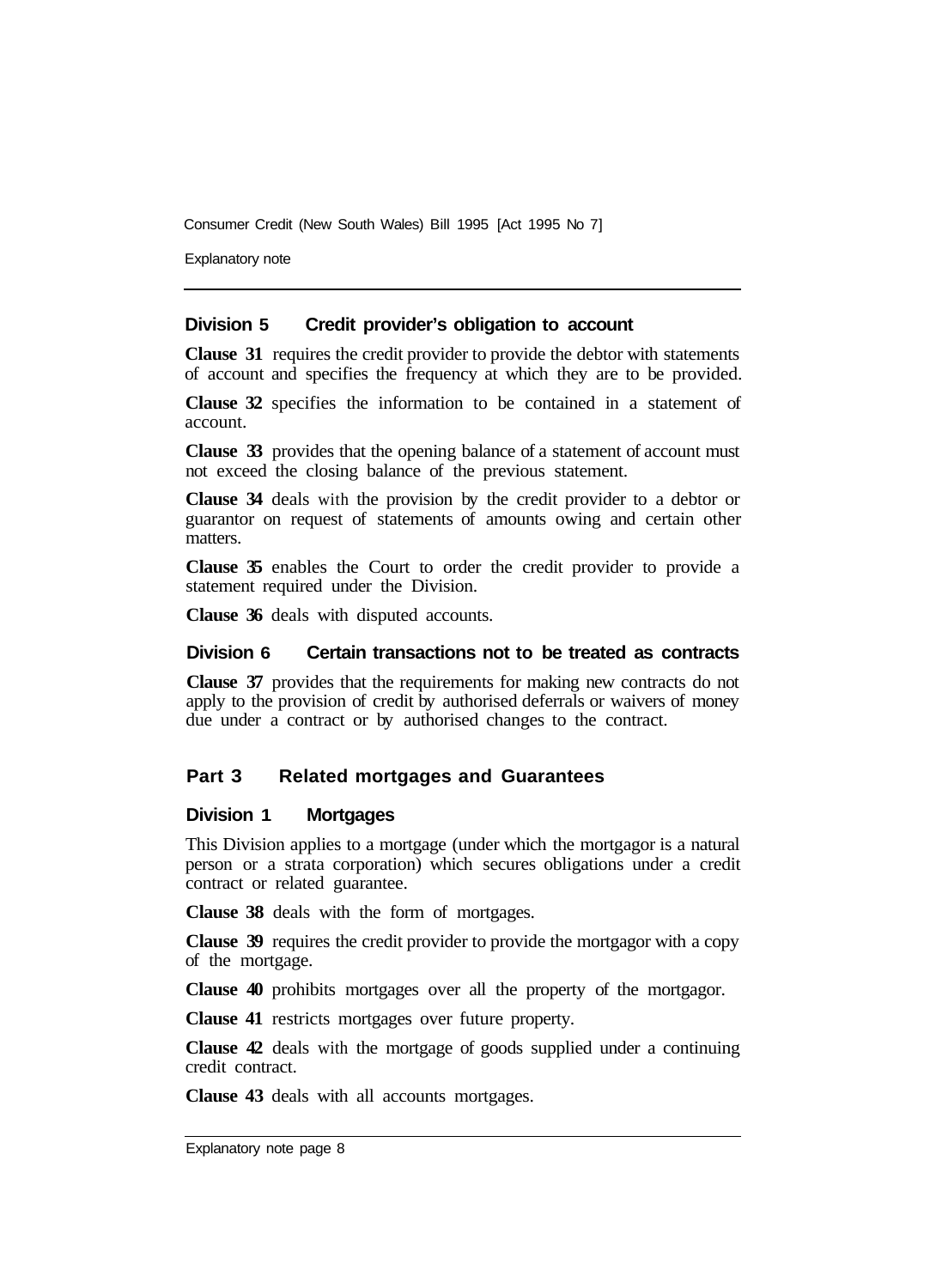Explanatory note

**Clause 44** prohibits third party mortgages.

**Clause 45** specifies the maximum amount that may be secured under a mortgage.

**Clause 46** prohibits certain securities as a mortgage security, such as employees' remuneration or superannuation or cheques issued by the debtor.

**Clause 47** requires the consent of the credit provider or the Court to the assignment or disposal of mortgaged property by the mortgagor.

**Clause 48** sets out the conditions that a credit provider may impose on the consent to any such assignment or disposal of mortgaged property.

**Clause 49** makes it an offence for the credit provider to contravene the Division (maximum penalty \$5,000).

#### **Division 2 Guarantees**

This Division applies to a guarantee (under which the mortgagor is a natural person or a strata corporation) which secures obligations under a credit contract or related guarantee.

**Clause 50** deals with the form of guarantees.

**Clause 51** requires the credit provider to make pre-contractual disclosures to the proposed guarantor. The disclosures are to comprise the credit contract (containing the matters that are required to be included in the contract document by clause 15) and an information statement of the guarantor's statutory rights and obligations.

**Clause 52** requires the credit provider to provide the guarantor with a copy of the guarantee and related credit contract.

**Clause 53** enables the guarantor to withdraw from the guarantee before credit is first provided and in certain other cases.

**Clause 54** deals with the extension of a guarantee.

**Clause 55** imposes limits on the liability of a guarantor.

**Clause 56** deals with increases in the liability of a guarantor.

**Clause 57** makes it an offence for the credit provider to contravene the Division (maximum penalty \$5,000).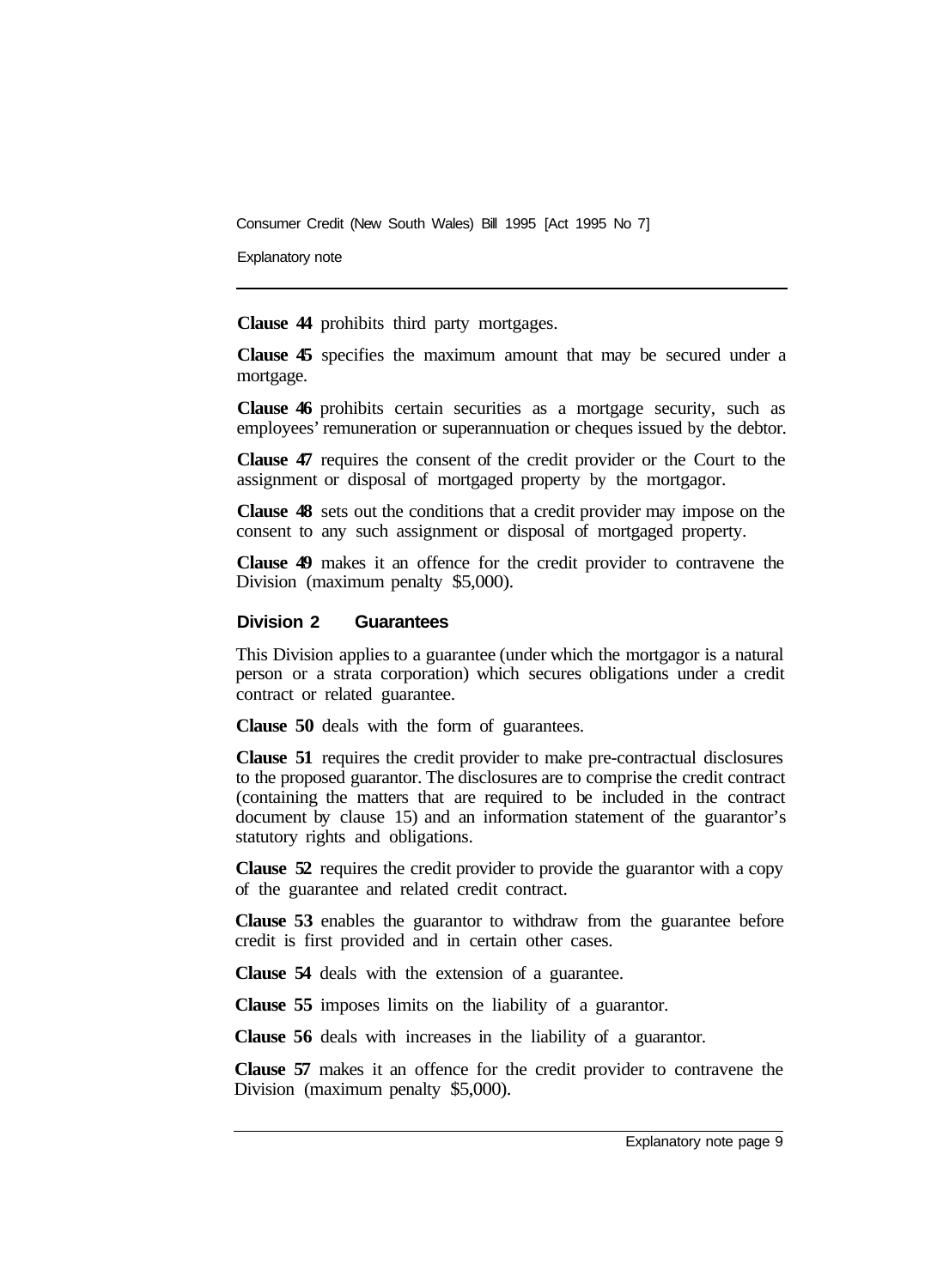Explanatory note

## **Part 4 Changes to obligations under credit contracts, mortgages and guarantees**

#### **Division 1 Unilateral changes by credit provider**

The Division sets out procedures for the notice that must be given by credit providers of unilateral changes by credit providers to credit contracts, mortgages and guarantees and other requirements relating to such changes.

**Clause 58** applies the Division to unilateral changes by credit providers to credit contracts, mortgages and guarantees. It makes it clear that it will not apply to specified changes to annual percentage rates, repayments, the terms of credit contracts and other changes made under Division 3. The Division does not confer any additional power to unilaterally change a credit contract.

**Clause 59** sets out notice procedures for notice by credit providers of changes to annual percentage rates and changes in the manner in which interest is calculated or applied under credit contracts. Notice of changes in annual percentage rates must be given not later than when the change concerned takes effect. Notice of changes in the manner in which interest is calculated or applied must be given at least 30 days before the change concerned takes effect. It will be an offence not to comply with the appropriate procedure (maximum penalty \$10,000).

**Clause 60** sets out notice procedures for notice by credit providers of changes relating to repayments under credit contracts. Notice of any such changes must be given at least 30 days before the change concerned takes effect. It will be an offence not to comply (maximum penalty \$10,000).

**Clause 61** sets out notice procedures for notice by credit providers of changes relating to credit fees or charges under credit contracts. Notice of any such changes must be given at least 30 days before the change concerned takes effect. It will be an offence not to comply with the appropriate procedure (maximum penalty \$10,000).

**Clause 62** provides for the effect of a decision by a credit provider not to provide any further credit under a continuing credit contract. Notice of the decision must be given by the credit provider to the debtor as soon as practicable after the decision is made, as well as after any decision to reduce the credit limit. It will be an offence not to comply with the appropriate procedure (maximum penalty \$10,000). A credit provider may not increase a credit limit under a continuing credit contract unless the debtor has requested it or consented to it in writing.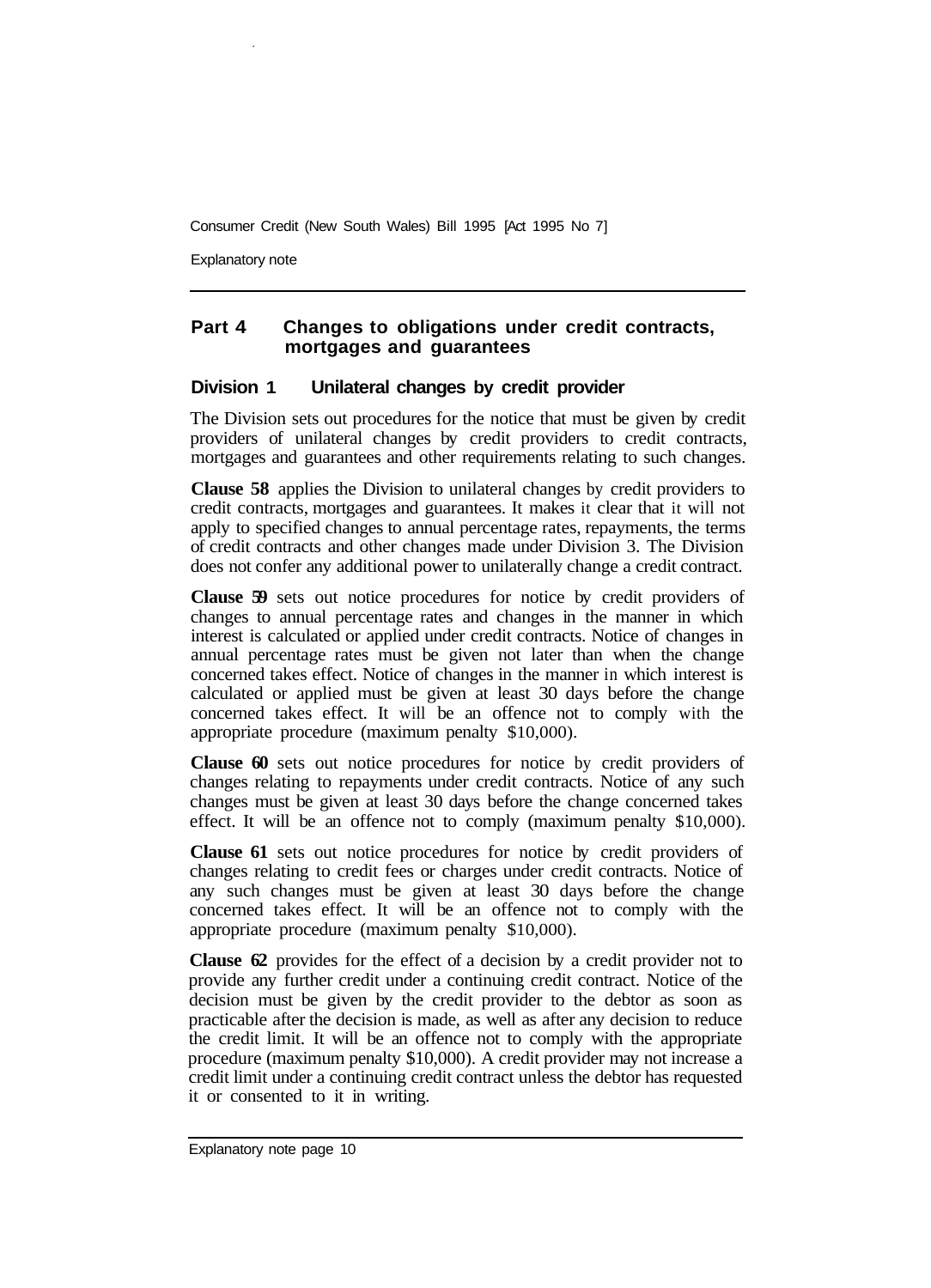Explanatory note

**Clause 63** sets out notice procedures for notice by credit providers of other unilateral changes by credit providers to credit contracts, mortgagees and guarantees. Notice of any such changes must be given at least 30 days before the change concerned takes effect. It will be an offence not to comply with the appropriate procedure (maximum penalty \$10,000).

**Clause 64** prohibits charges payable on early termination of a credit contract or on prepayment of an amount under a credit contract from being unilaterally increased by a credit provider if the annual percentage rate under a contract is currently fixed for a specified term (including the whole term) of the contract.

## **Division 2 Changes by agreement of parties**

**Clause 65** sets out notice procedures for credit providers of changes agreed by the parties to credit contracts, mortgagees and guarantees. Notice of any such changes must be given not later than 30 days after the agreement. It will be an offence not to comply with the appropriate procedure (maximum penalty \$10,000). A credit provider must also give the debtor a written notice containing the information required by the regulations if the parties agree to increase the credit provided under a credit contract (maximum penalty \$10,000).

#### **Division 3 Changes on grounds of hardship and unjust transactions**

**Clause 66** entitles a debtor to seek the credit provider's agreement to changes to the period of a credit contract together with postponement or reduction of repayments, or postponement of repayments under the contract, if the debtor is unable reasonably, because of illness, unemployment or other reasonable cause to meet obligations under the contract. The provision and the other provisions of the Division apply if the maximum possible amount of credit under the contract is not more than \$125,000.

**Clause 67** sets out notice procedures for a credit provider of changes agreed by the parties after any such application by the debtor. Notice of any such changes must be given not later than 30 days after the agreement. It will be an offence not to comply with the appropriate procedure (maximum penalty \$5,000).

**Clause 68** empowers the Court by order to change the terms of the credit contract on the application of the debtor if a credit provider refuses an application for changes under clause 66. The Court is empowered to stay enforcement proceedings and to make other orders until it determines the application.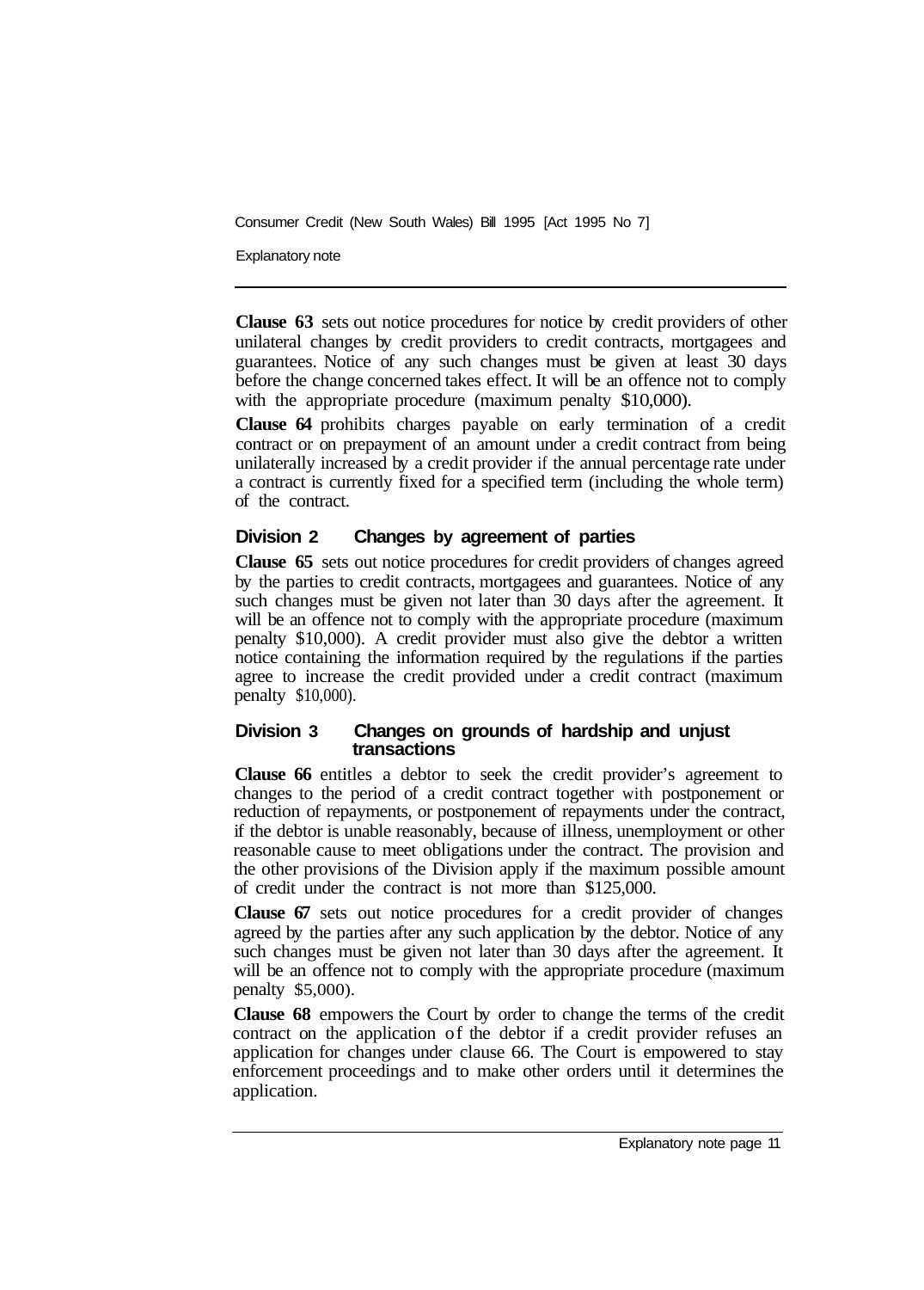Explanatory note

**Clause 69** enables a credit provider to apply to the Court to vary an order for changes or an associated or interim order.

**Clause 70** empowers the Court to re-open transactions giving rise to a contract, mortgage or guarantee or a change to a contract, mortgage or guarantee, if satisfied that, in the circumstances when it was entered into or changed, it was unjust. The matters which the Court is required to consider and which it may consider are set out. Circumstances which were not reasonably foreseeable may not be considered but subsequent conduct of the parties may be considered.

**Clause 71** lists the actions that the Court may take if it re-opens a transaction.

**Clause 72** empowers the Court to annul or reduce a change to the annual percentage rate or rates under a credit contract, or to annul or reduce an establishment fee or charge or a fee or charge payable on early termination of a credit contract or for prepayment of an amount under a credit contract, if satisfied that it is unconscionable. The only circumstances in which a change to the annual percentage rate or rates or a fee or charge payable on early termination or for prepayment of an amount is unconscionable are set out. Matters to be considered in determining whether an establishment fee is unconscionable are also set out.

**Clause 73** limits the time within which applications may be made under the Division.

**Clause 74** enables the Court to join as parties to proceedings additional persons who have an interest in the profits of a credit contract or mortgage, or **a** beneficial interest in a credit contract or mortgage, and to make orders affecting the persons if the Court holds the credit contract or mortgage to be unjust.

## **Part 5 Ending and enforcing credit contracts, mortgages and guarantees**

#### **Division 1 Ending of credit contract by debtor**

**Clause 75** sets out the right of a debtor or guarantor to pay out a credit contract, at any time and the amounts which make up the total required to pay out a credit contract.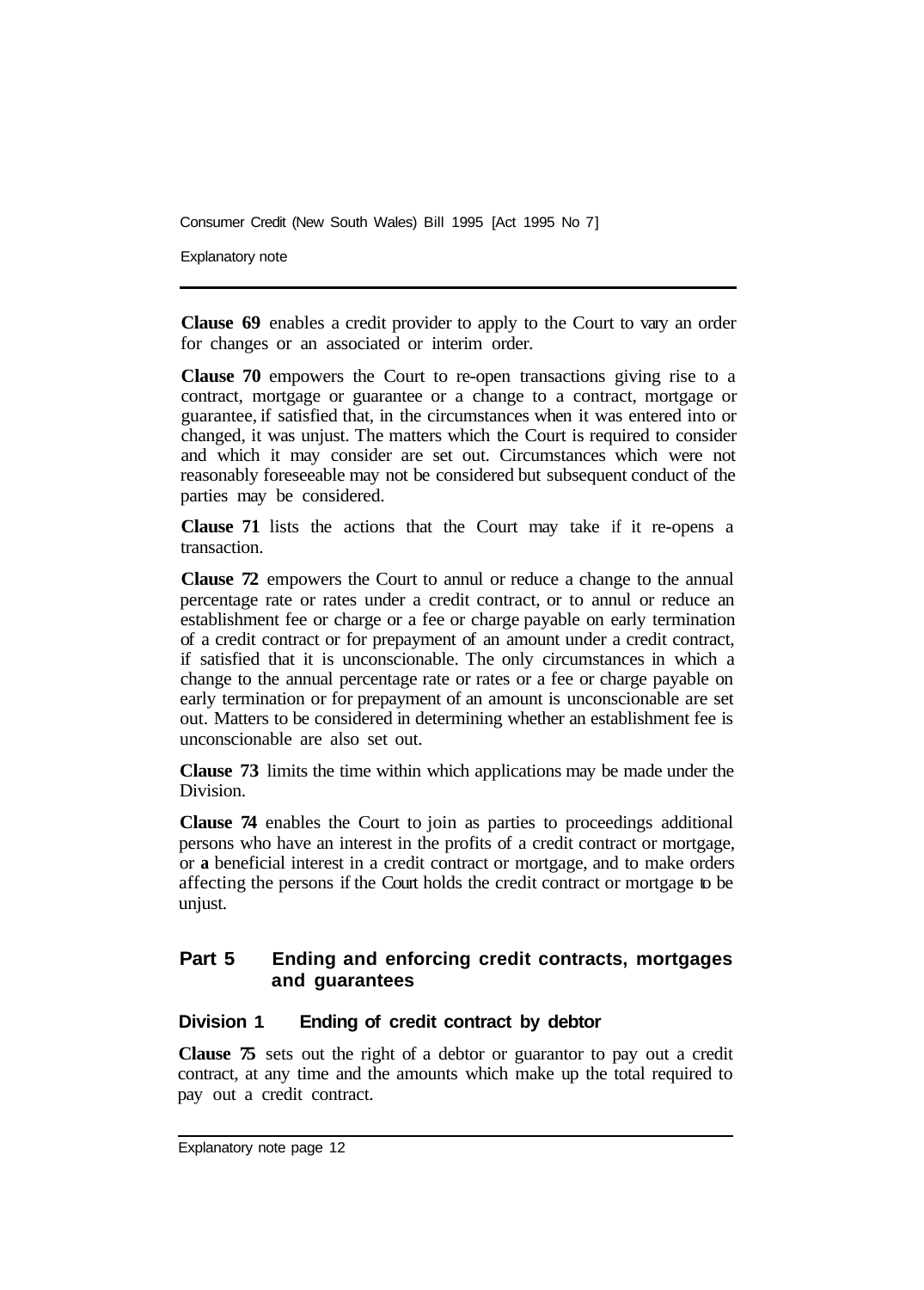Explanatory note

**Clause 76** requires the credit provider to provide a statement of a pay out figure on request by a debtor or guarantor and sets out the requirements for such a statement. It will be an offence not to comply (maximum penalty \$5,000).

**Clause 77** empowers the Court to determine the amount of a pay out figure if it is not provided by the credit provider. The credit contract may be discharged by the tender of the amount.

**Clause 78** sets out the procedures to be followed by a credit provider and a debtor where the debtor wishes to return, and have the credit provider sell, goods bought under a sale of goods by instalments or subject to **a** mortgage. It will be an offence for a credit provider not to comply (maximum penalty \$5,000).

**Clause 79** gives the debtor or mortgagor and a mortgagee under a previous mortgage the right to apply to the Court for an order for compensation or payment by a credit provider. The Court may make an order if it is not satisfied that the credit provider complied with the procedures for the sale of surrendered goods.

#### **Division 2 Enforcement of credit contracts, mortgages and guarantees**

**Clause 80** sets out the default notice procedures to be followed by a credit provider before the credit provider can begin enforcement proceedings against a defaulting debtor or mortgagor. It is in addition to any other law relating to the enforcement of real property mortgages.

**Clause 81** provides for the right of a debtor or mortgagor to remedy a default within the period specified in a default notice and the effect of doing so.

**Clause 82** sets out the procedures to be followed by a credit provider before the credit provider can enforce a judgment against a guarantor. It will be an offence not to comply (maximum penalty \$5,000).

**Clause 83** prevents a credit provider from repossessing mortgaged goods if the amount owing is less than 25% of the amount of credit or \$10,000 (whichever is the lesser). It will be an offence to do so (maximum penalty \$10,000).

**Clause 84** defines "acceleration clause".

**Clause 85** sets out the only circumstances in which an acceleration clause in a credit contract may operate. It is in addition to any other law relating to the enforcement of real property mortgages.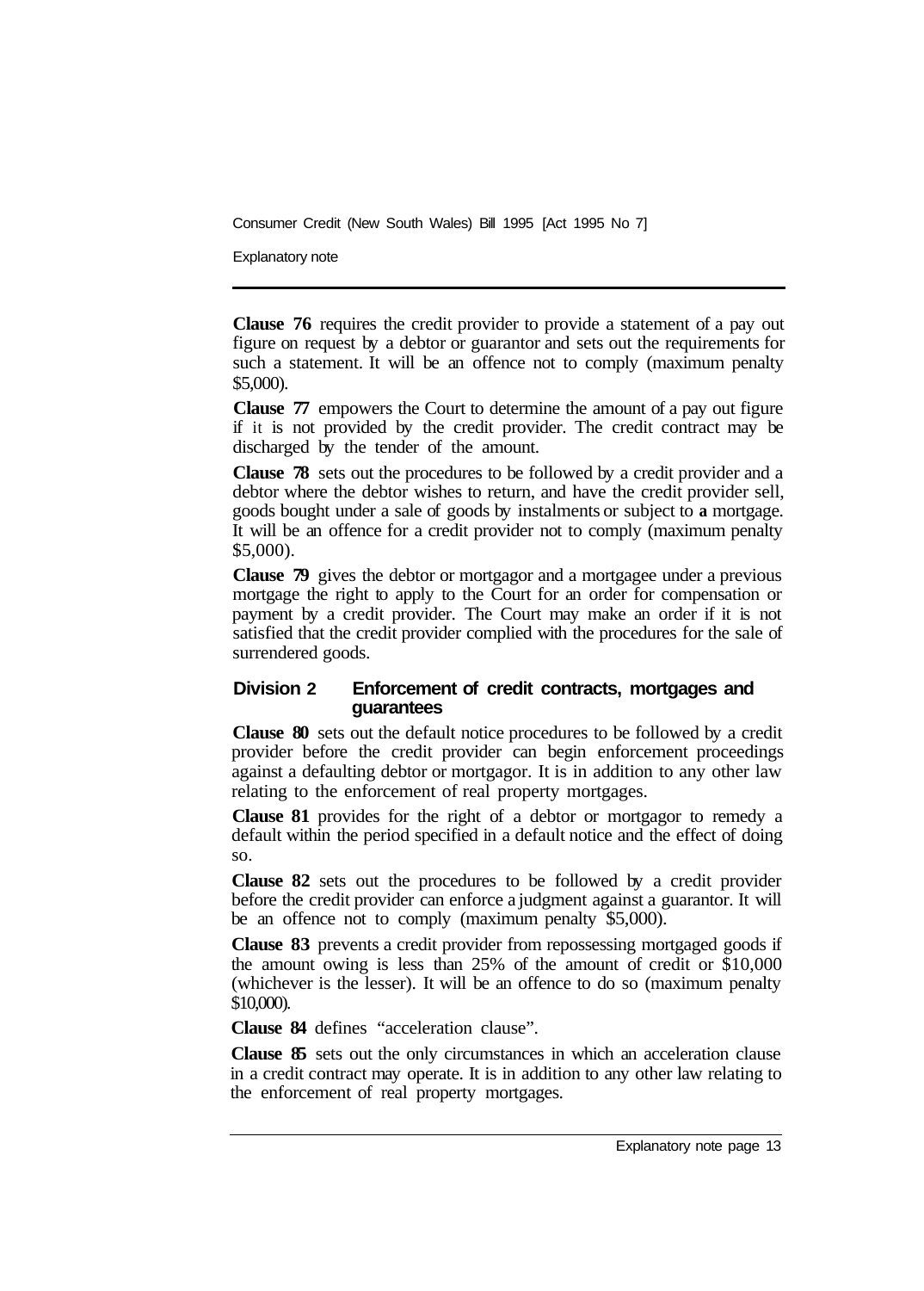Explanatory note

#### **Division 3 Postponement of enforcement proceedings**

This Division sets out procedures relating to the postponement of enforcement proceedings, related action, and the operation of acceleration clauses against debtors, mortgagors or guarantors, where the maximum amount of credit under the credit contract is \$125,000. The regulations may prescribe a higher amount.

**Clause 86** sets out the right to negotiate a postponement.

**Clause 87** provides for the postponement to have effect, subject to specified requirements being complied with.

**Clause 88** confers a right on a debtor, mortgagor or guarantor to apply to the Court for a postponement if unable to negotiate a postponement with the credit provider. The Court is empowered to stay enforcement proceedings and to make an order for postponement and other orders.

**Clause 89** enables a credit provider to apply to the Court to vary an order for postponement or an associated order.

#### **Division 4 Enforcement procedures for goods mortgaged**

**Clause 90** enables a credit provider to require a mortgagor under a goods mortgage to give the credit provider information about the location of the mortgaged goods. It will be an offence not to comply (maximum penalty \$5,000).

**Clause 91** states the circumstances in which a credit provider may enter residential premises to take possession of mortgaged goods under a goods mortgage. It will be an offence not to comply (maximum penalty \$5,000).

**Clause 92** gives the Court power to authorise a credit provider to enter residential premises to take possession of mortgaged goods under a goods mortgage.

**Clause 93** gives the Court power to order the delivery of mortgaged goods under a goods mortgage to a credit provider and to vary any such order. It will be an offence to contravene an order (maximum penalty \$3,000).

**Clause 94** sets out the notice procedures to be followed by a credit provider that has taken possession of mortgaged goods. It will be an offence not to comply (maximum penalty \$5,000).

**Clause 95** enables a mortgagor to nominate a purchaser for mortgaged goods of which the credit provider has taken possession. It will be an offence for a credit provider not to offer to sell the goods to the nominated purchaser (maximum penalty \$5,000).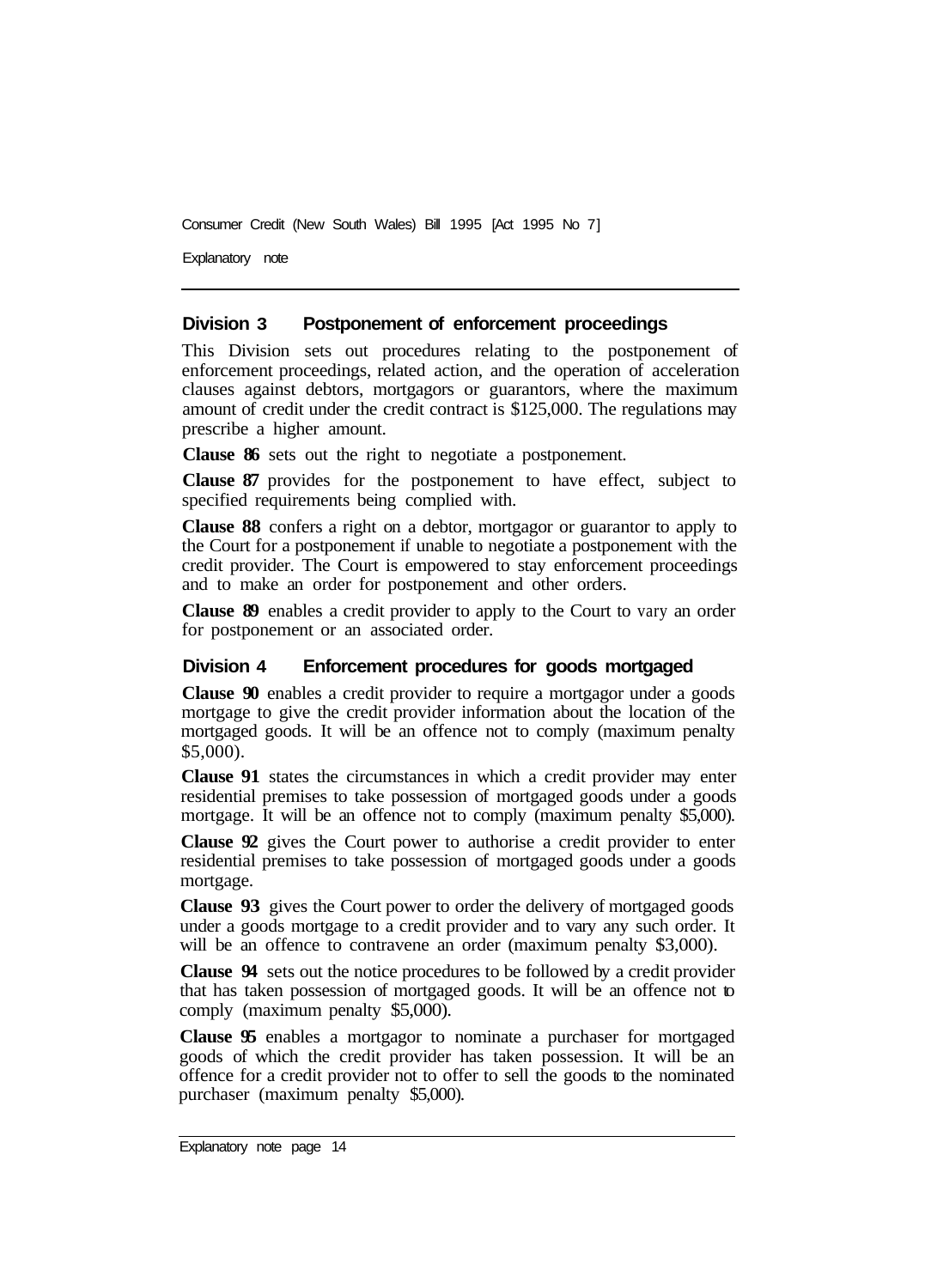Explanatory note

**Clause 96** sets out the procedures to be followed by a credit provider for the sale of mortgaged goods of which the credit provider has taken possession. It will be an offence not to comply (maximum penalty \$5,000).

**Clause 97** lists the kinds of deductions which the credit provider may make from the proceeds of sale of mortgaged goods.

**Clause 98** gives the debtor or mortgagor and a mortgagee under a previous mortgage the right to apply to the Court for an order for compensation or payment by a credit provider. The Court may make an order if it is not satisfied that the credit provider complied with the procedures for the sale of mortgaged goods.

#### **Division 5 Enforcement expenses**

**Clause 99** prohibits a credit provider from recovering any more than reasonable enforcement expenses from a debtor, mortgagor or guarantor and imposes a civil penalty if the credit provider does not comply.

## **Part 6 Civil penalties for defaults of credit providers**

#### **Division 1 Civil penalties for breach of key disclosure and other requirements**

The Division sets out a regime for the imposition of civil penalties for breaches by credit providers of key requirements of the Code in relation to credit contracts and related matters.

**Clause 100** sets out the provisions of the Code that contain the key requirements of the Code for breaches of which the provisions of the Division impose liability for civil penalties.

**Clause 101** confers on parties to credit contracts, guarantors and the Government Consumer Agency the right to apply to the Court for an order under the Division. It also limits the rights of debtors or guarantors to make an application if a contravention of a key requirement is or has been subject to an application for such an order.

**Clause 102** sets out the procedure for applications to the Court to ascertain whether a credit provider has contravened a key requirement and empowers the Court to make an order requiring a civil penalty to be paid by a credit provider if the Court is of the opinion that there has been such a contravention. Matters which are to be taken into account by the Court in determining an application are listed. The Court may suppress publication of an application.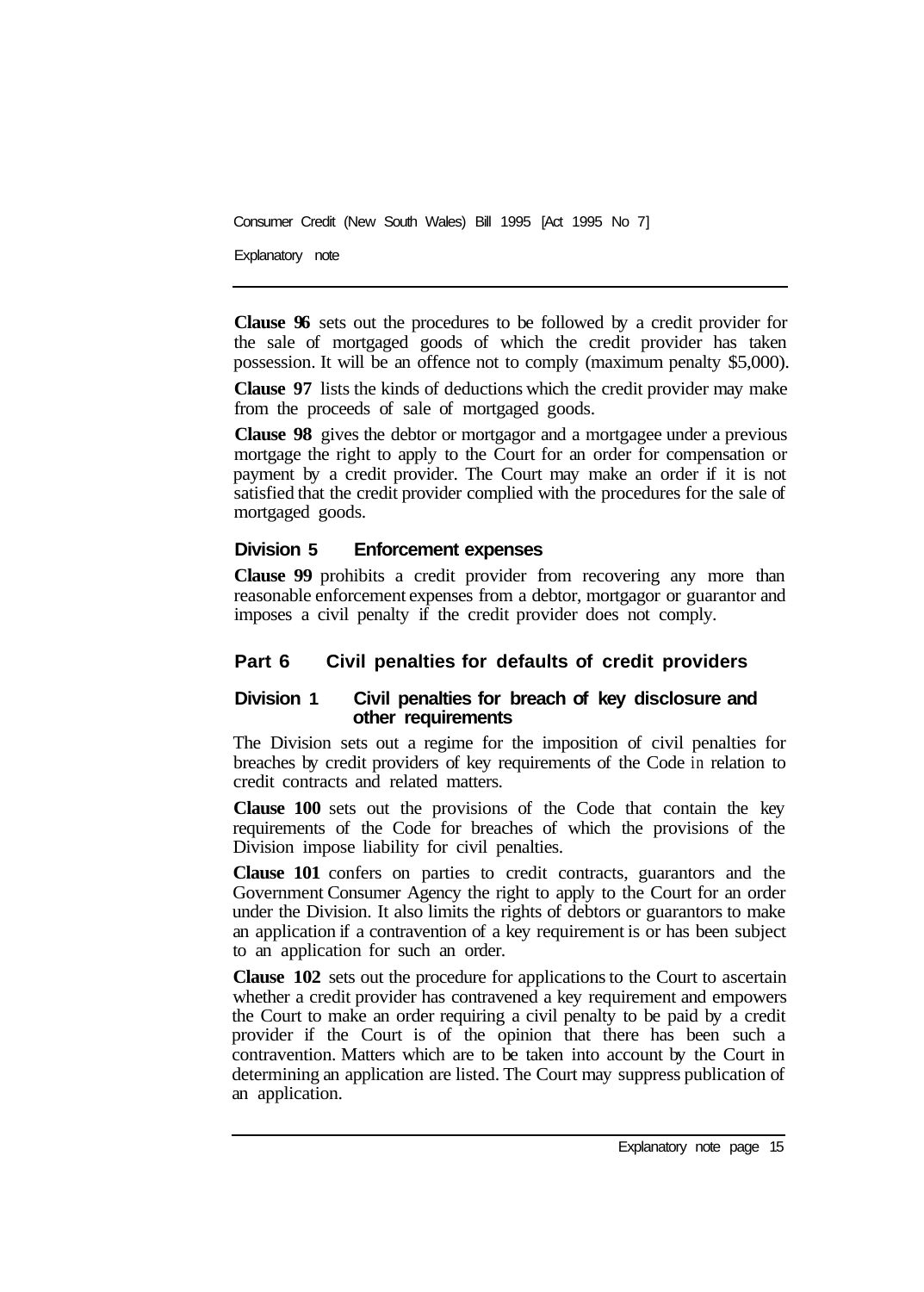Explanatory note

**Clause 103** prescribes the maximum amount of civil penalty that may be imposed for a contravention of a key requirement if the application for an order is made by a debtor or guarantor.

**Clause 104** provides for the way in which a civil penalty may be paid if the application is made by a debtor or guarantor, that is, either set off against any amount due or becoming due to the credit provider or recovered as a debt due to the debtor or guarantor by the credit provider. The Court may make orders as to payment.

**Clause 105** prescribes the maximum amount of civil penalty that may be imposed for a contravention of a key requirement if the application for an order is made by a credit provider or the Government Consumer Agency. The amount is to be calculated on the basis of an upper limit of a total civil penalty of \$500,000 for all contraventions of a key requirement disclosed by a credit provider in Australia.

**Clause 106** requires an amount of civil penalty payable after an application for an order by a credit provider or the Government Consumer Agency to be paid into a fund established under another Act for that purpose or, if there is no such fund, to the Government Consumer Agency.

**Clause 107** enables a debtor or guarantor to apply for an order for compensation for loss arising from a contravention of a key requirement.

**Clause 108** provides for the recognition and registration of orders, and the giving effect to orders, made in other jurisdictions under provisions equivalent to clauses 102 and 105.

**Clause 109** gives the Court **a** discretion to refuse to hear an application on the ground that it is more appropriate that it be determined in another specified jurisdiction and corresponding legislation.

**Clause 110** sets out general provisions relating to the number of credit contracts that may be covered by, and notice to be given of, applications for orders by credit providers or the Government Consumer Agency.

**Clause 111** gives the Government Consumer Agency standing to become a party to proceedings under the Division.

**Clause 112** empowers the Court to make directions to protect the interests of a debtor or guarantor who has made an application for an order and makes it clear that, apart from any relevant directions, the application does not prevent enforcement action from being taken by the credit provider.

**Clause 113** makes it clear that the Division does not affect any liability for an offence against the Code or regulations.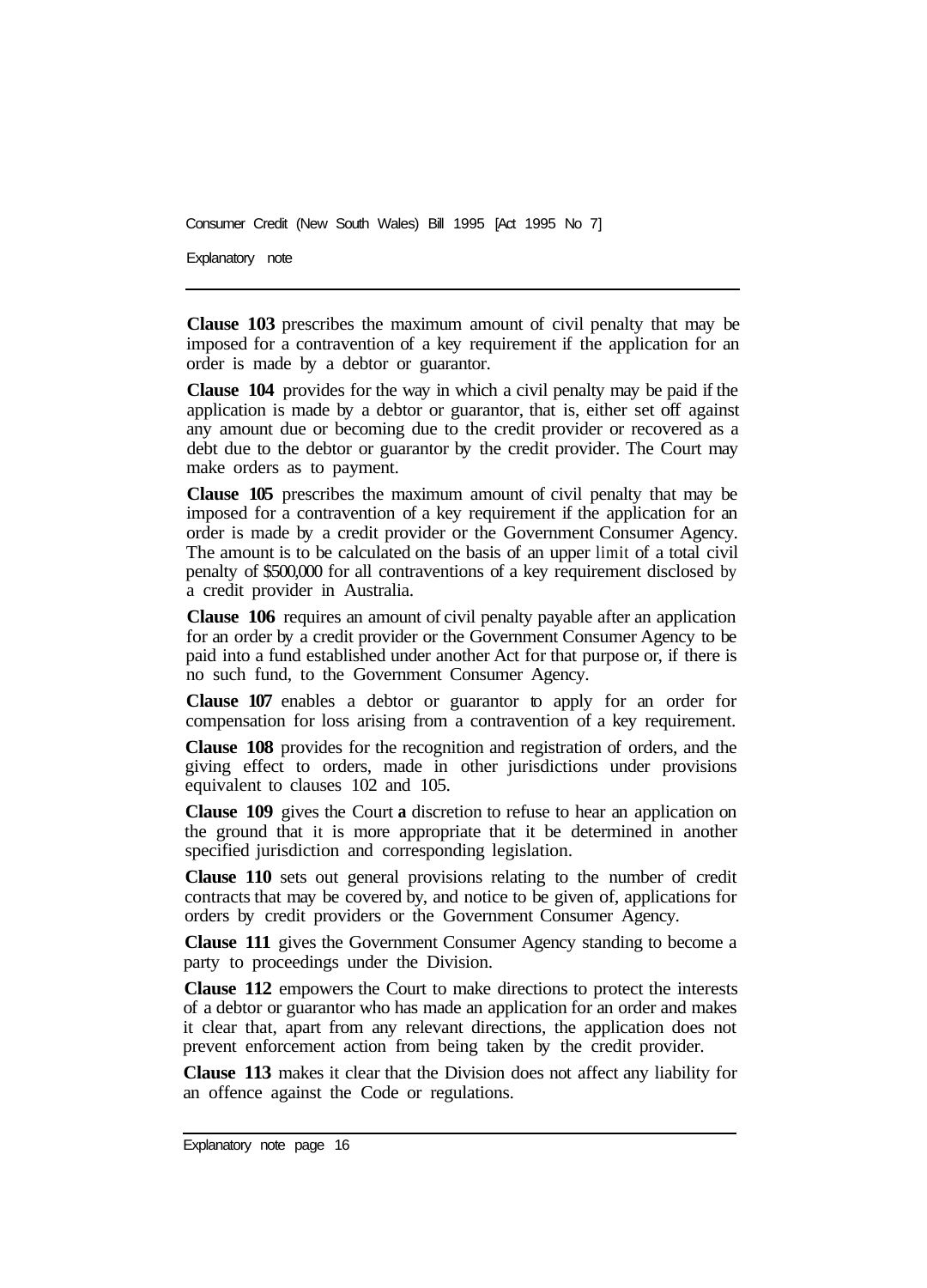Explanatory note

#### **Division 2 Other civil penalties**

**Clause 114** empowers the Court to make an order for restitution or compensation against a credit provider if the credit provider contravenes a requirement of or made under the Code. This does not apply if another civil effect is provided for.

#### **Part 7 Related sale contracts**

#### **Division 1** Interpretation and application

**Clause 115** defines "sale contract".

**Clause 116** describes sale contracts to which the Part applies.

**Clause 117** defines "linked credit provider", "tied continuing credit contract" and "tied loan contract".

#### **Division 2 Liability of credit providers for suppliers' misrepresentations**

**Clause 118** makes a credit provider liable for representations, warranties or statements made by a supplier of goods or services to a debtor in relation to a relevant tied loan contract or tied continuing credit contract. The credit provider is entitled to be indemnified by the person who made the representation, warranty or statement and any person on whose behalf it was made.

## **Division 3 Liability of credit providers in relation to goods**

The provisions of this Division are generally in the same terms as the provisions of section 73 of the *Trade Practices Act 1974* of the Commonwealth, except that they also apply to unincorporated credit providers.

**Clause 119** establishes the joint liability of a credit provider (together with a supplier) for loss or damage suffered by a debtor as a result of misrepresentation, breach of contract or failure of consideration in relation to a contract for the supply of goods or services if it was financed by a linked credit provider. The provision also sets out the credit provider's defences to proceedings arising out of the liability.

**Clause 120** contains provisions about the limits on the debtor's right of action against the linked credit provider under clause 119. The debtor may set off the credit provider's liability under that provision in proceedings. The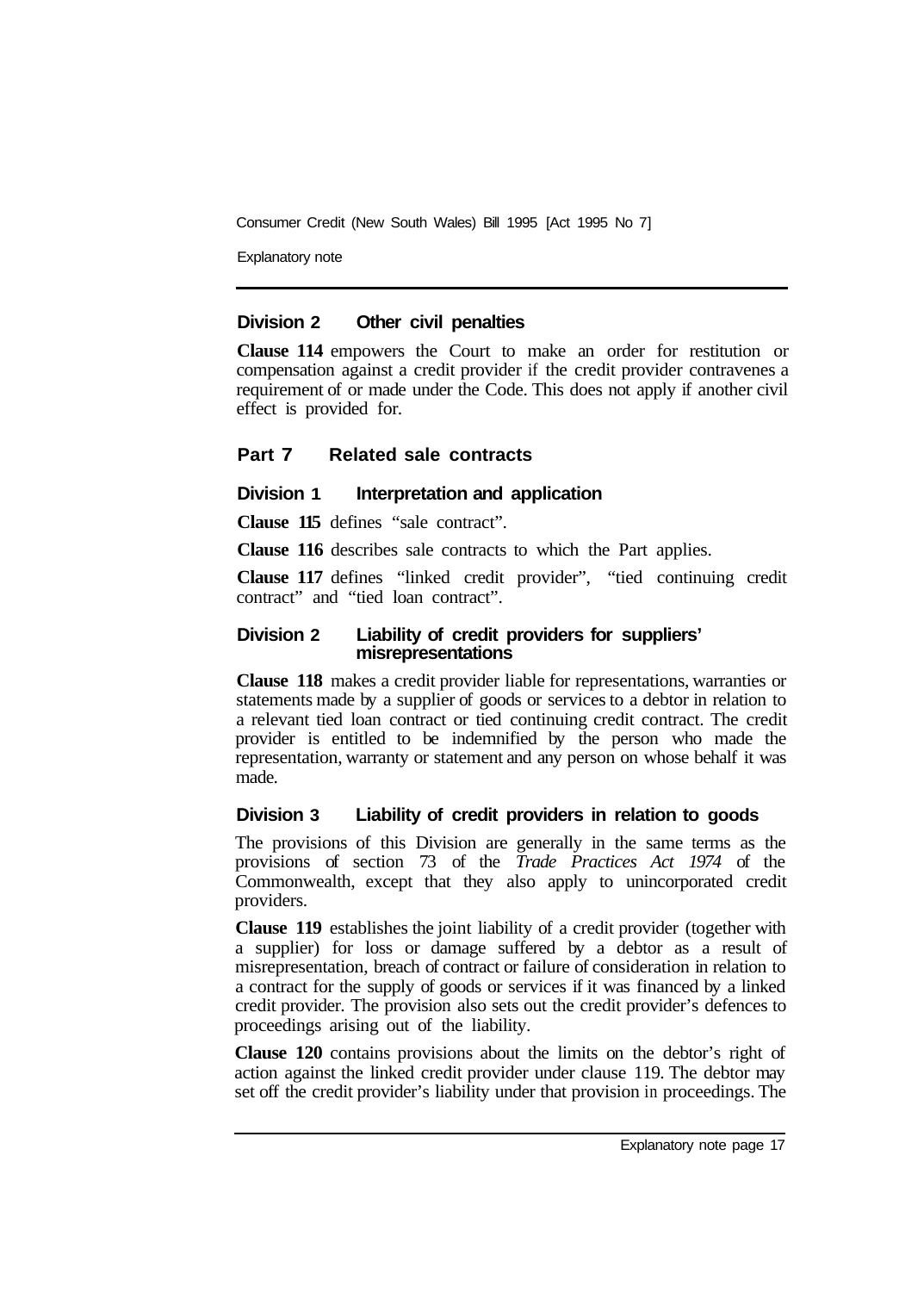Explanatory note

rights of the debtor to bring proceedings solely against the credit provider are limited as is the amount of the liability of the credit provider. Procedures for enforcement of judgments against the credit provider in relation to the liability are also set out.

**Clause 121** establishes the liability of the supplier to the linked credit provider for the loss suffered by the credit provider as a result of liability under clause 119.

**Clause 122** empowers a court to award interest in proceedings under clause 119.

**Clause 123** subrogates a linked credit provider found liable in proceedings under clause 119 (to the extent that the judgment is enforced against the credit provider) to the rights that the debtor would have had against the supplier or any other person but for the judgment as a result of the cause of the liability.

#### **Division 4 Termination of related transactions**

**Clause 124** confers on a purchaser of goods or services a right to terminate a sale contract if the purchaser fails to obtain credit on reasonable terms, where the purchaser makes it known to the supplier that the credit is required. The resulting rights of the purchaser and supplier are also set out.

**Clause 125** entitles a debtor to terminate a tied loan contract or a tied continuing credit contract if the related sale contract is rescinded or discharged. The resulting termination of any related guarantee or mortgage and the resulting rights of the credit provider, debtor, mortgagor and guarantor are also set out. It will be an offence for a supplier not to notify a linked credit provider that a sale contract has been rescinded or discharged (maximum penalty \$5,000).

**Clause 126** entitles a debtor to terminate a sale contract to supply maintenance services, and to recover a proportionate rebate of consideration, if a related tied loan contract or tied continuing credit contract is rescinded or discharged before the end of the sale contract. It will be an offence for a credit provider not to notify a debtor of the debtor's rights on any such rescission or discharge (maximum penalty \$5,000).

**Clause 127** requires an entitlement to terminate a sale contract or credit contract under the Part to be exercised in writing.

**Clause 128** enables the Court to make orders about the termination of a contract under the Part.

**Clause 129** states that Part 5 does not apply to the termination of a contract under the Part.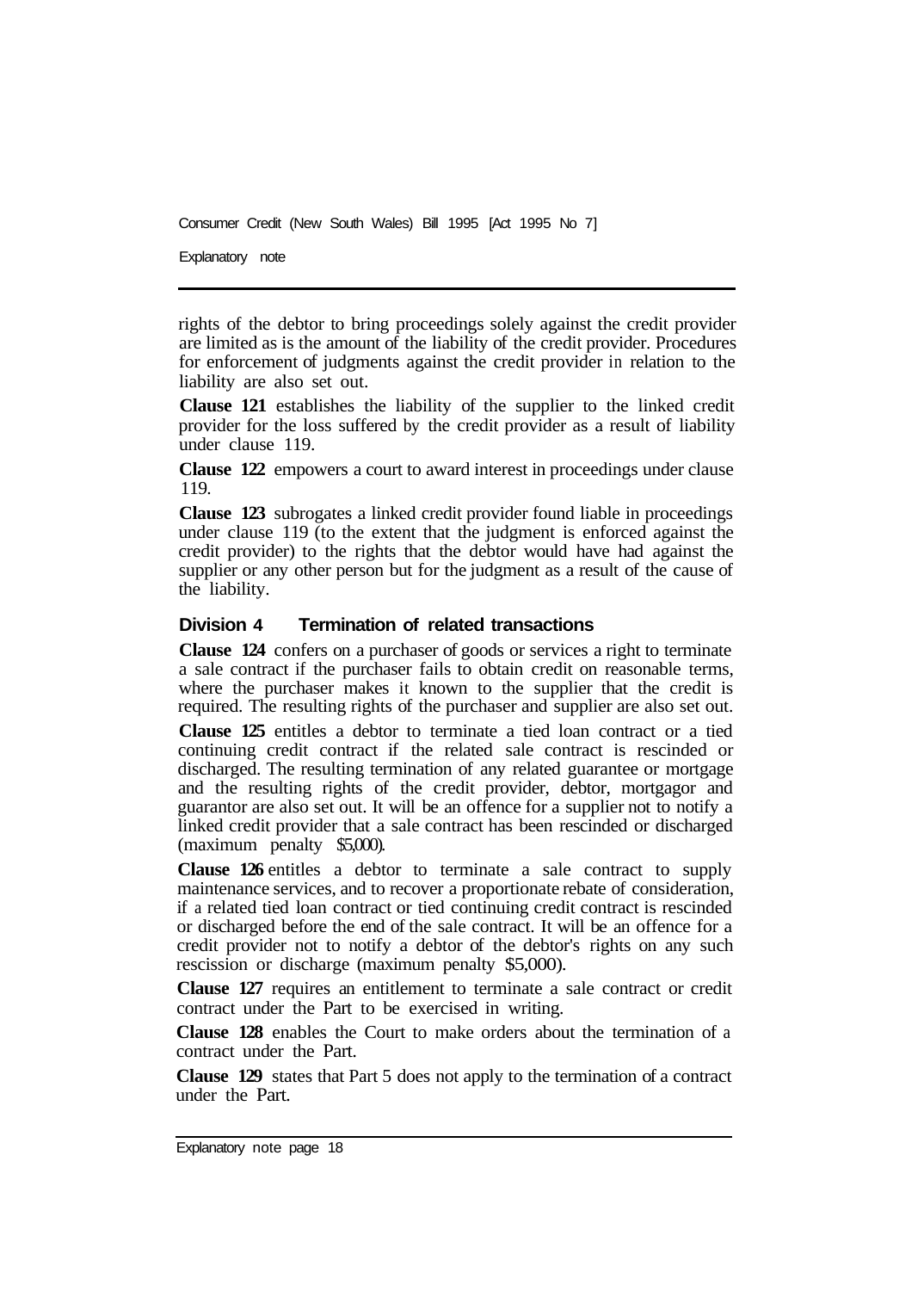Explanatory note

#### **Division 5 Other provisions**

**Clause 130** prohibits a supplier from requiring a purchaser of goods or services to apply for, or obtain, credit from a particular credit provider (maximum penalty \$10,000).

**Clause 131** prohibits a supplier from demanding or accepting payment for goods or services in the form of a post-dated bill of exchange or promissory note with a face value of more than the cash price of the goods or services (maximum penalty \$10,000).

#### **Part 8 Related insurance contracts**

**Clause 132** defines "credit-related insurance contract".

**Clause 133** prohibits a credit provider or supplier from requiring a debtor or guarantor to take out insurance, or to pay for insurance taken out or arranged by the credit provider or supplier, unless it is compulsory insurance, mortgage indemnity insurance, insurance over mortgaged property or other prescribed insurance (maximum penalty \$10,000). The clause also prohibits a credit provider or supplier from requiring a debtor or guarantor to take out insurance with a particular insurer, or making any unreasonable requirements about insurance terms, in relation to a credit contract or a sale contract in relation to which there is a tied loan contract or tied continuing credit contract (maximum penalty \$10,000). A civil effect is also provided for.

**Clause 134** prohibits a credit provider from knowingly providing credit for a premium for insurance over mortgaged property for more than a **1** year period, or from knowingly debiting the premium from the debtor's account more than 30 days before the beginning of the period of insurance (maximum penalty \$10,000). A civil effect is also provided for.

**Clause 135** limits the amount of commission for consumer credit insurance taken out by a debtor which may be paid to or accepted by a credit provider, a supplier under a sale contract in relation to which there is a tied loan contract or tied continuing credit contract, or the agent of the credit provider or supplier (maximum penalty \$10,000). A civil effect is also provided for.

**Clause 136** sets out the requirements for copies of insurance policies for credit-related insurance contracts financed by credit contracts to be given by insurers to debtors and for prescribed particulars of credit-related insurance contracts entered into by credit providers and so financed to be given to debtors. It will be an offence not to comply (maximum penalty \$10,000).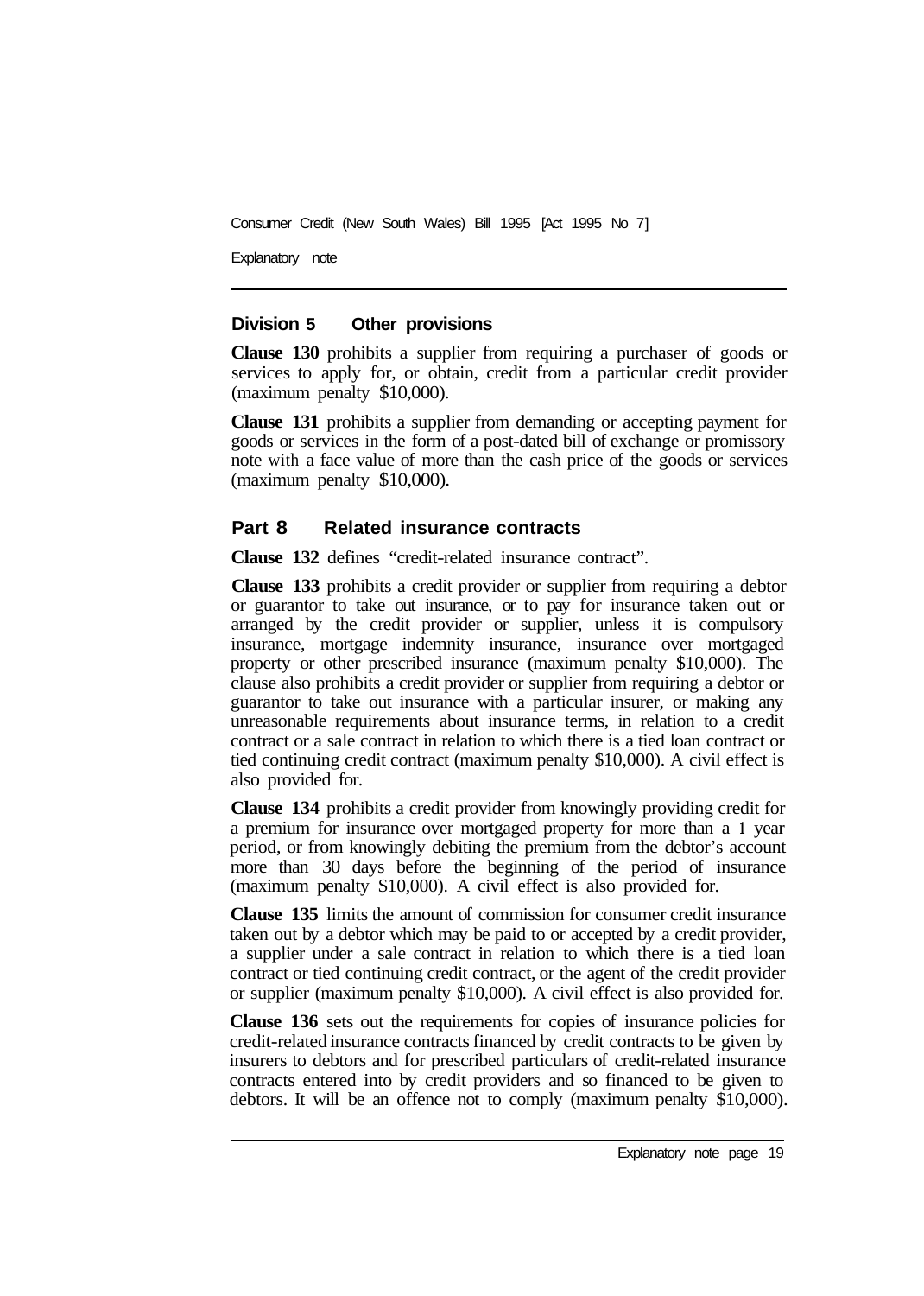Explanatory note

**Clause 137** sets out procedures to be followed when an insurer rejects a proposal for credit-related insurance to be financed by a credit contract. It will be an offence not to refund or credit in full any amount paid by the debtor (maximum penalty \$10,000).

**Clause 138** provides for the termination of a relevant consumer credit insurance contract on the termination of a credit contract and for the results of the termination of the insurance contract.

**Clause 139** entitles a debtor to terminate a relevant credit-related insurance contract over mortgaged property on the termination of a credit contract and for the results of the termination of the insurance contract. It will be an offence for a credit provider not to notify a debtor of the debtor's rights on any such termination of a credit contract (maximum penalty \$5,000).

## **Part 9 Advertising and related conduct**

**Clause 140** prohibits advertising the availability of credit unless the advertisement complies with certain requirements (particularly in relation to the cost of the credit) (maximum penalty \$10,000). Any reference to the cost of credit must contain the annual percentage rate or rates and any fees or charges that are payable. It may contain the comparison rate.

**Clause 141** sets out the circumstances in which a person will be taken to have caused an advertisement to be published and, accordingly, will be liable for any contravention of the advertising requirements.

**Clause 142** provides that a printer, publisher or proprietor of a newspaper, a licensee of a broadcasting or television station, an exhibitor of a film or any person acting with the authority of such a person is not liable for a contravention of the credit advertising requirements unless the person suspected or had reason to suspect the advertisement would constitute an offence.

**Clause 143** prohibits the disclosure of any interest rates other than the annual percentage rate or the comparison rate (maximum penalty \$10,000).

**Clause 144** prohibits the making of false or misleading representations in relation to a matter which is material to entry into a credit contract or related transaction or in attempting to induce a person to enter such a contract or transaction (maximum penalty \$5,000).

**Clause 145** prohibits a credit provider or supplier harassing a person in attempting to get that person to apply for credit or enter into a credit contract or related transaction (maximum penalty \$10,000).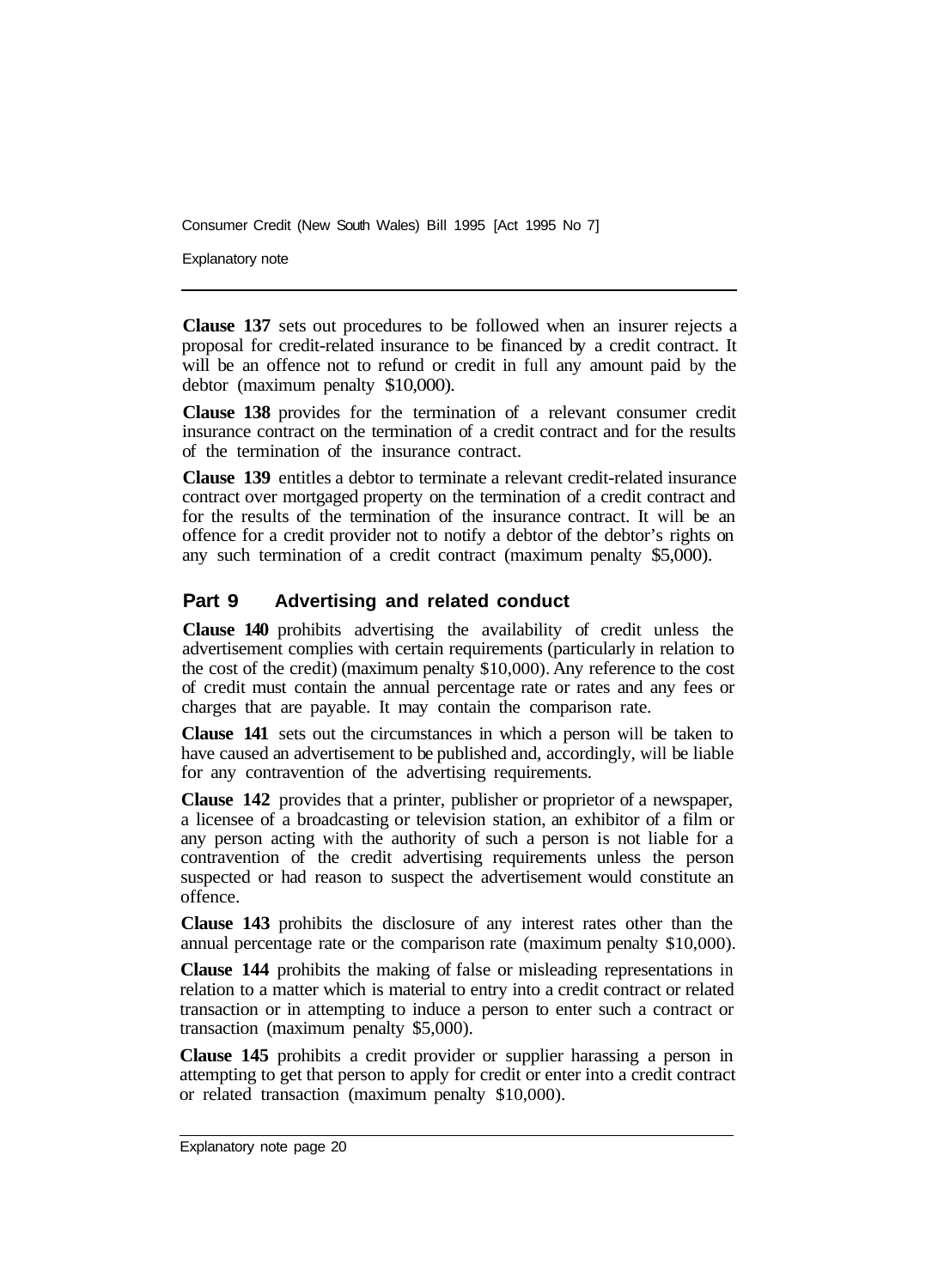Explanatory note

**Clause 146** prohibits a credit provider visiting a person's residence for the purpose of inducing the person to apply for or obtain credit, except by prior arrangement with the person (maximum penalty \$10,000). This does not apply where the person is visiting the other person's residence for the purpose of offering goods or services for sale and offers credit to finance the sale.

## **Part 10 Consumer leases**

## **Division 1** Interpretation and application

**Clause 147** defines "consumer lease" as a contract for the hire of goods by a natural person or strata corporation where the hirer does not have a right or obligation to purchase the goods.

**Clause 148** defines the circumstances in which Part 10 applies to a consumer lease. The basic elements of a consumer lease to which Part 10 applies are as follows:

- the lessee is connected with the jurisdiction concerned
- the goods are hired wholly or predominantly for personal, domestic or household purposes
- a charge is or may be made for the hiring of the goods and the charge, together with any other amount payable under the consumer lease, exceeds the cash price of the goods
- the lessor hires the goods as part of a business.

**Clause 149** provides that Part 10 does not apply to leases for a fixed period of 4 months or less or for an indefinite period, employment-related leases or any other leases specified in the regulations as being excluded.

**Clause 150** contains presumptions relating to the application of Part 10. In particular, it will be presumed that goods are hired for business (rather than domestic) purposes if the lessee makes a declaration to that effect before hiring the goods (accordingly Part 10 will not apply to the lease).

#### **Division 2 Form of and information to be included in consumer leases**

**Clause 151** requires a consumer lease to be in the form of a written document signed by the lessee and containing the information required by Division 2 or the regulations. It is an offence for a lessor to enter into a consumer lease in contravention of the requirements (maximum penalty \$10,000).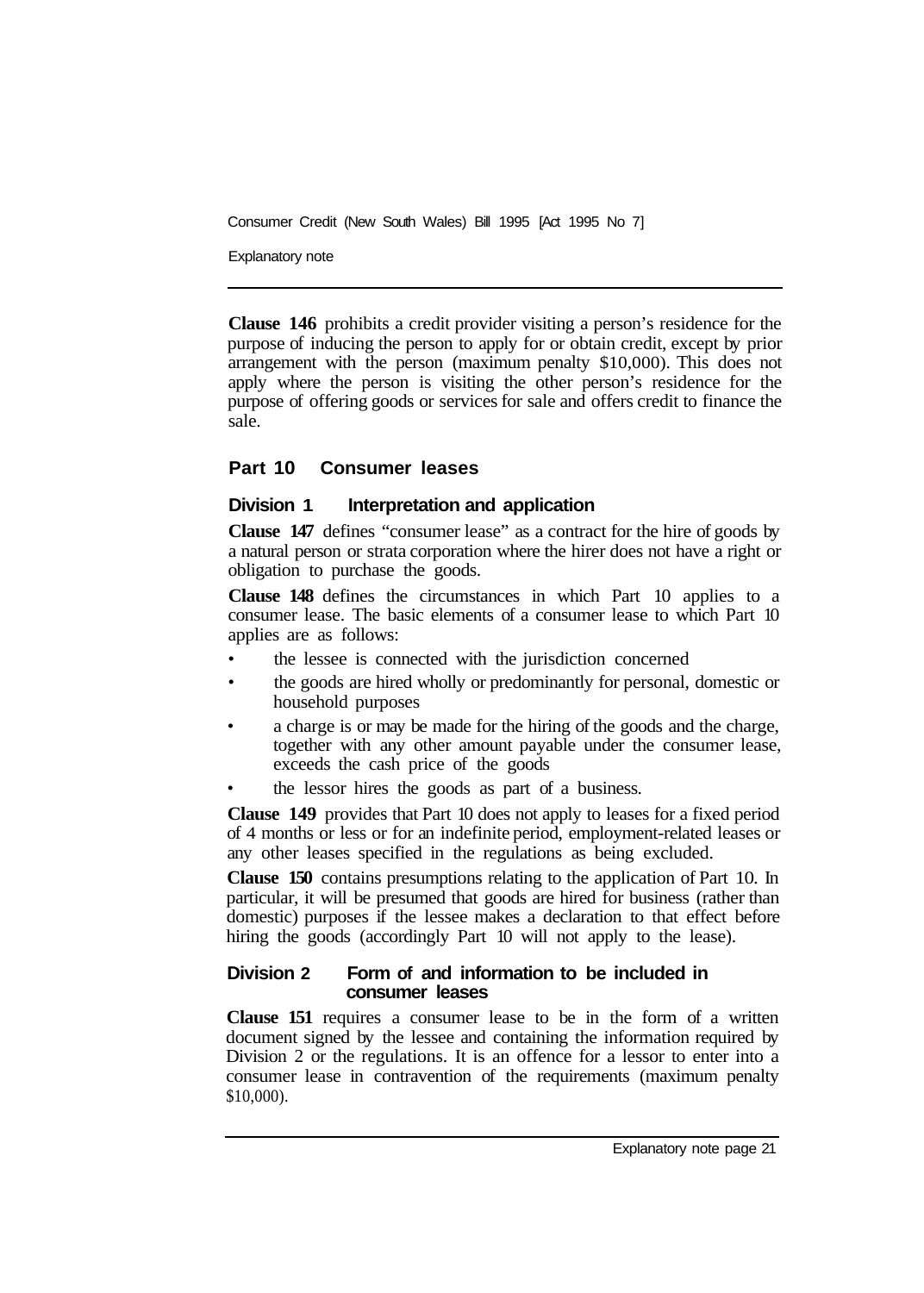Explanatory note

**Clause 152** sets out the matters that a consumer lease must contain (if ascertainable). These include a description of the goods, the amount of any charges payable (including government charges), the amount of each rental payment, the number of payments required, details as to when the payments are due and information as to when the lease may be terminated.

**Clause 153** requires a lessor to give the lessee a copy of the consumer lease, together with a copy of a statement in the prescribed form explaining the rights and obligations of the lessee (maximum penalty \$5,000).

**Clause 154** provides that the provision of further goods under a consumer lease or a change in a consumer lease is not necessarily to be treated as creating a new consumer lease or a credit contract.

#### **Division 3 Other provisions applicable to consumer leases**

**Clause 155** applies specific provisions in the Code (relating to credit contracts) to consumer leases.

**Clause 156** requires a lessor to give 30 days' written notice of an intention to repossess goods the subject of a consumer lease (maximum penalty \$5,000). It also contains exceptions to this requirement.

**Clause 157** allows a lessee to end a consumer lease at any time by returning the goods hired and provides for the determination of the amount payable on such termination.

#### **Part 11 Miscellaneous**

#### **Division 1 Tolerances and assumptions**

**Clause 158** sets out certain assumptions that may be made in relation to disclosures required by the Code. It also gives power for regulations to be made providing for further assumptions.

**Clause 159** gives power for regulations to be made providing for tolerances within which interest, fees and other charges will be taken to comply with the Code.

**Clause 160** allows the regulations to vary or provide for further assumptions.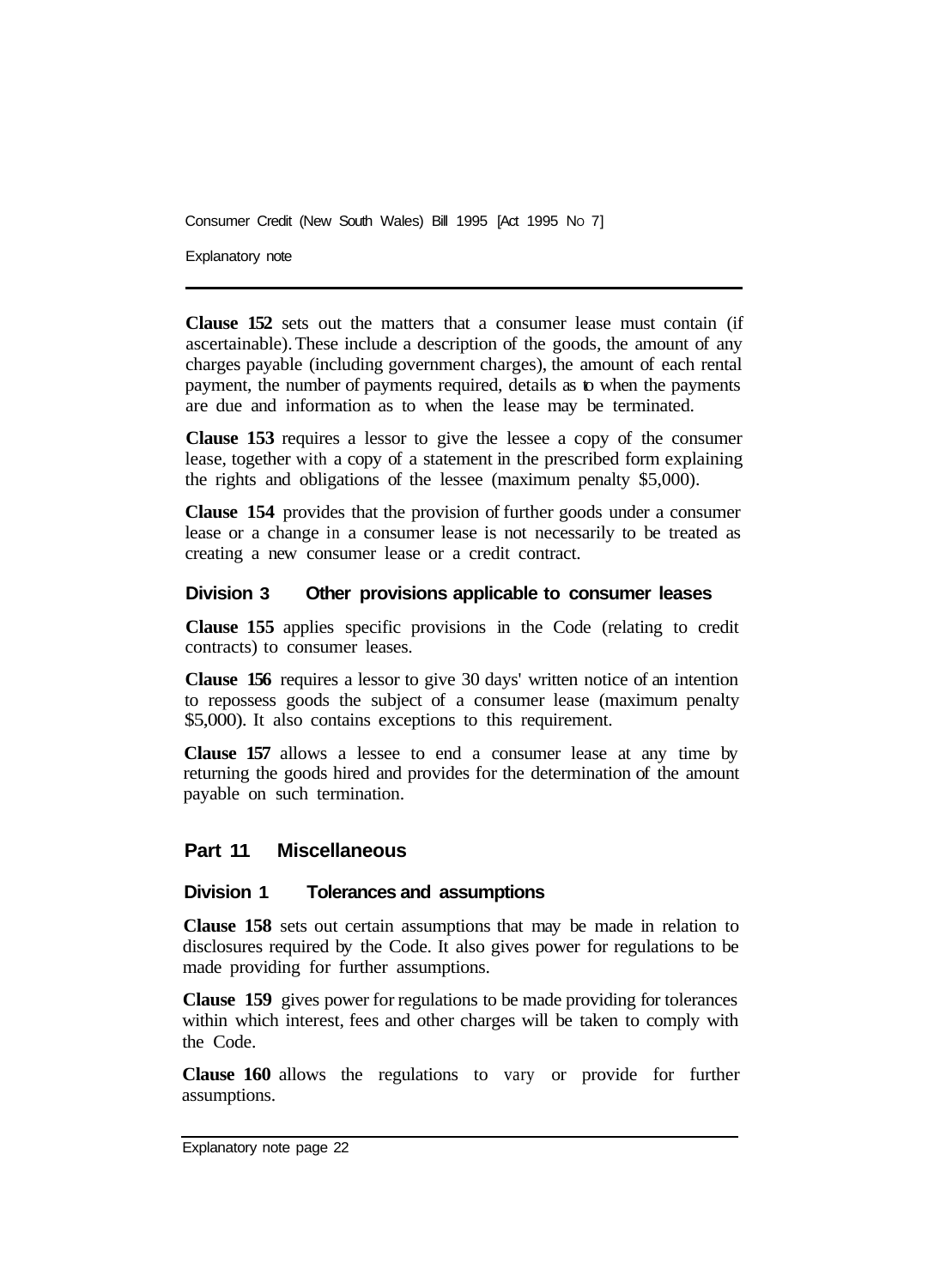Explanatory note

#### **Division 2 Documentary provisions**

**Clause 161** relates to the form of notices. It includes a power to make regulations in relation to the form of any notice required under the Code.

**Clause 162** requires a credit provider to ensure that any credit contract, guarantee or notice given by the credit provider under the Code is easily legible, conforms with any regulations concerning the print or type of the document and is clearly expressed.

**Clause 163** requires a credit provider to provide, at the written request of a debtor, mortgagor or guarantor, copies of certain documents in accordance with the requirement set out in the clause (maximum penalty \$3,000).

**Clause 164** relates to the signing of documents by a person other than the person required to sign.

#### **Division 3 General provisions**

**Clause 165** provides that the Code binds the Crown.

**Clause 166** provides that the Code applies to a person who is assigned the rights of a credit provider under a contract.

**Clause 167** provides that the Code applies for the benefit of a person who is assigned the rights of a debtor, mortgagor or guarantor under a credit contract, mortgage or guarantee.

**Clause 168** requires a credit provider to comply with any direction by a debtor who is liable to the credit provider for more than one credit contract as to which contract a payment by the debtor should be applied.

**Clause 169** prevents contracting out of the Code.

**Clause 170** provides that a credit contract, mortgage or guarantee is not illegal, void or unenforceable, merely because of a contravention of the Code, unless the Code contains an express provision to that effect.

**Clauses 171–173** relate to the giving of notice and other documents under the Code.

**Clause 174** enables the Court to extend the time for doing things under the Code.

**Clause 175** relates to Court orders.

**Clause 176** contains provisions relating to acting on behalf of another person. The conduct of an officer, agent or employee of a credit provider acting within his or her actual or ostensible authority will be imputed to the